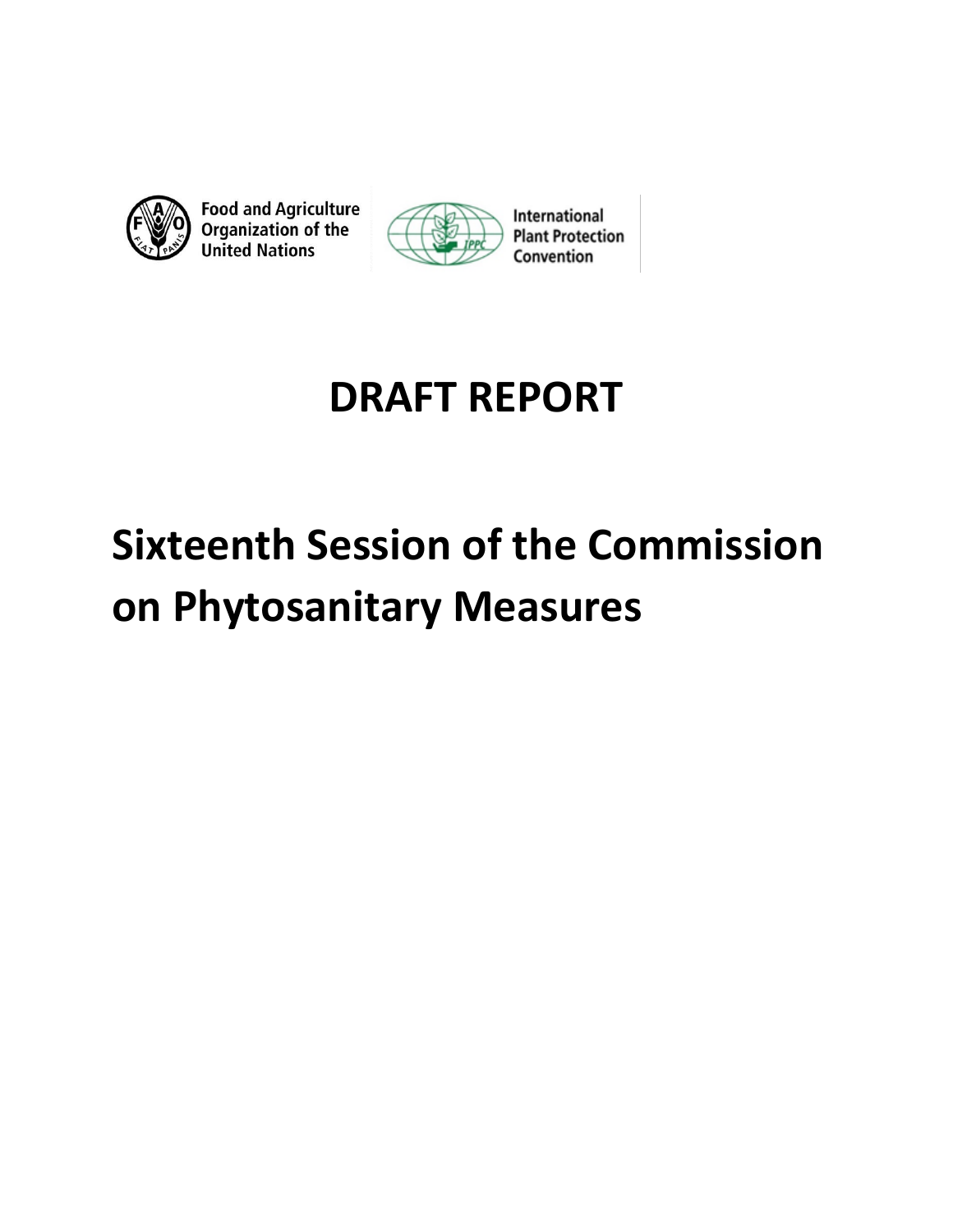## **1. Opening of the session**

- *[1]* The Director of the FAO Plant Production and Protection Division, Jingyuan XIA, welcomed participants to the Sixteenth Session of the Commission on Phytosanitary Measures (CPM), and extended a particular welcome to Osama EL-LISSY in his role as the new Secretary of the International Plant Protection Convention (IPPC). Noting that this session was being held in virtual mode for the second time because of the COVID-19 pandemic, the director expressed his hope that the CPM would meet in person in 2023.
- *[2]* The FAO Deputy Director-General Beth BECHDOL also welcomed the new IPPC secretary and expressed her gratitude to the IPPC community and the IPPC Secretariat (hereafter referred to as "the secretariat") for their work during the year. She highlighted some of the achievements of the year, thanked donors for their contributions, and emphasized the importance of the "One Health" initiative and of aligning efforts in support of the new FAO Strategic Framework and the IPPC Strategic Framework 2020–2030. She finished by looking forward to the first International Day of Plant Health (IDPH) and the first International Plant Health Conference later in the year, and the opportunity that these events presented for increasing the visibility of work on plant health.
- *[3]* The IPPC secretary thanked Ms BECHDOL for her support for plant-health work in FAO, Mr XIA for his leadership as IPPC secretary over the last seven years, the secretariat for their work during the transition to a new IPPC secretary, and all those who had contributed to IPPC bodies over the years. He looked ahead to some of the activities in 2022 and commented on the role of the secretariat in supporting the CPM in its collective mission to protect plants against pests, facilitate safe trade and hence, ultimately, feed the world.
- *[4]* Mr XIA added his thanks for the support of Ms BECHDOL, expressed his gratitude to the IPPC community and the secretariat over the duration of his time as secretary, and wished his successor well as secretary.

## **2. Keynote address by the CPM chairperson**

*[5]* The CPM Chairperson, Lucien KOUAME KONAN, welcomed participants and thanked Ms BECHDOL and Mr XIA for their opening remarks and continuing support for IPPC work. He welcomed the new IPPC secretary and thanked the acting officer-in-charge for daily matters for his contributions and the secretariat for their support. He welcomed all contracting parties (CPs) and observers, and thanked them for endorsing this virtual session.

## **3. Adoption of the agenda**

- *[6]* The CPM chairperson informed the session that the CPM Bureau had agreed that agenda item 8.8.6 of the provisional agenda be deferred and discussed after item 11.3.
- *[7]* The CPM:
	- (1) *adopted* the agenda as modified (Appendix XX) and noted the list of documents (Appendix XX).

## **3.1 European Union statement of competence**

- *[8]* The CPM:
	- (1) *noted* the Declaration of Competences and Voting Rights submitted by the European Union and its 27 member states. $<sup>1</sup>$ </sup>

<sup>&</sup>lt;sup>1</sup> CPM 2022/CRP/03.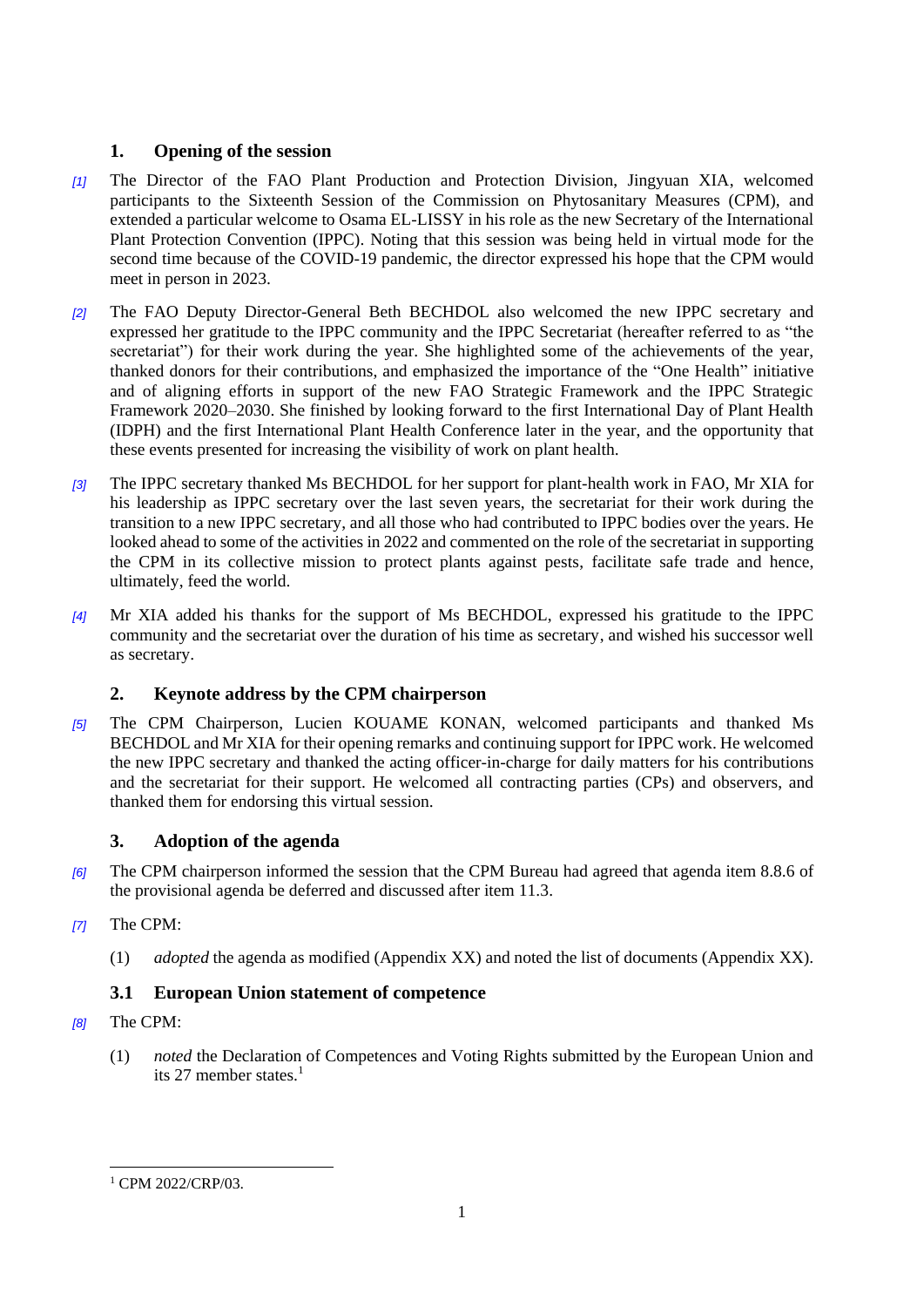## **4. Election of the rapporteur**

## *[9]* The CPM:

(1) *elected* Raymonda JOHNSON (Sierra Leone) as rapporteur*.*

## **5. Report from the CPM Bureau on credentials**

- *[10]* The CPM chairperson informed the session that, in agreement with the FAO Legal Office and noting the content of Rule III of the General Rules of the Organization on "delegations and credentials" as well as the practice and criteria followed by the Organization with respect to the acceptance of credentials, the credentials submitted by CPs for their participation at CPM-16 (2022) had been assessed by the CPM Bureau. He informed the session that 114 valid credentials had been received (plus two non-valid submissions and one from a country that is not a CP), which was enough to constitute the quorum of a majority of CPM members.
- *[11]* The CPM:
	- (1) *noted* the report from the CPM Bureau on credentials.

## **6. Report from the CPM chairperson**

- *[12]* The CPM chairperson presented his report, highlighting some of the key achievements and milestones of the last year.<sup>2</sup> These had included various activities to promote and close the International Year of Plant Health (IYPH), the finalization of several key standards, the management of eight capacitydevelopment projects, the deployment of phytosanitary capacity evaluations (PCEs) in several countries, and the first steps towards operationalizing the IPPC Strategic Framework 2020–2030. This work had involved around 37 different expert and focus groups, subsidiary bodies, panels, teams, governance committees, and ad hoc bodies, each requiring support from the secretariat and representation from contracting parties.
- *[13]* The CPM:
	- (1) *noted* the report presented by the CPM chairperson.

## **7. Report from the IPPC Secretariat**

- [14] The IPPC secretary presented the 2021 annual report of the IPPC Secretariat,<sup>3</sup> highlighting important achievements in various areas of IPPC work.
- *[15]* The CPM acknowledged with appreciation the work of the secretariat, particularly in relation to the transition to a virtual mode of operation for the continuation of the work of the CPM. Some CPs also called for FAO to increase the number of permanent staff positions in the secretariat.
- *[16]* In various interventions from CPs during the meeting, CPs also took the opportunity to welcome and congratulate the new IPPC secretary on his new appointment.
- *[17]* The CPM:
	- (1) *noted* the 2021 annual report presented by the IPPC Secretariat.

<sup>2</sup> CPM 2022/34.

<sup>3</sup> CPM 2022/37.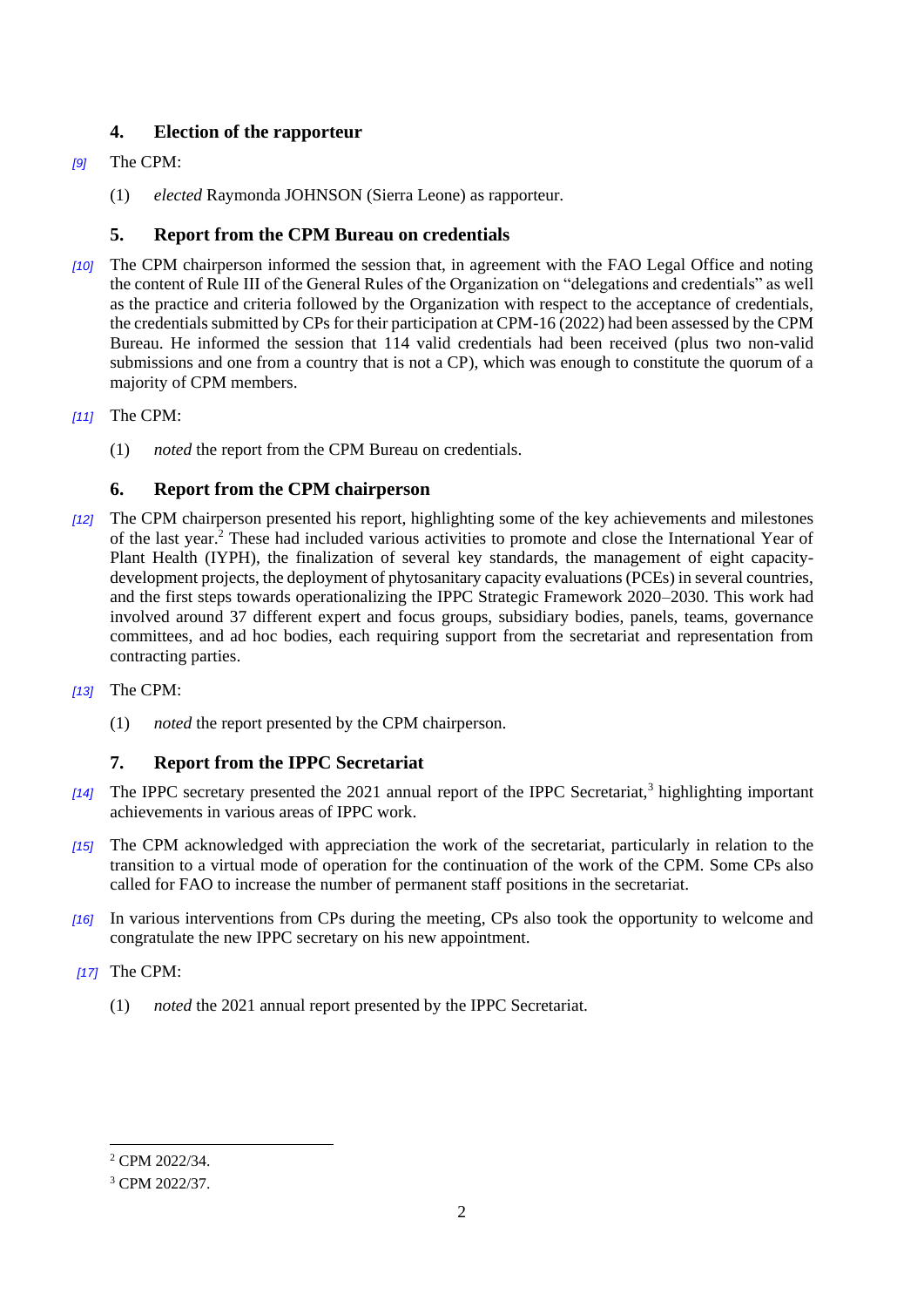## **8. Governance and strategy**

## **8.1 Report from the Strategic Planning Group**

*[18]* The vice-chairperson of the Strategic Planning Group (SPG) presented the SPG's 2021 summary report,<sup>4</sup> which highlighted some of the strategically important issues addressed by the SPG at its meeting in October 2021. These included, among other issues, the progress of work of the CPM focus groups and discussions within FAO about One Health. He commented on the record number of participants at the SPG meeting and, looking ahead, emphasized the useful role of the SPG as a forum to discuss progress on the implementation of the IPPC Strategic Framework and other matters of interest to the CPM. He finished by thanking the various focus groups and the secretariat for their contributions.

## *[19]* The CPM:

(1) *noted* the summary of the 2021 meeting of the IPPC Strategy Planning Group.

## **8.2 CPM authorization for the CPM Bureau to operate on its behalf until CPM-17 (2023)**

- *[20]* The CPM chairperson presented a paper setting out proposals for the CPM Bureau to take reasonable decisions on behalf of the CPM until CPM-17 (2023), given the travel restrictions arising from the COVID-19 pandemic.<sup>5</sup> Under the proposals, decisions would be in line with decisions taken at CPM-16 (2022) but may have to extend beyond this because of the abbreviated scope of the CPM-16 agenda. The decisions would be communicated to contracting parties and if no objections were received within two weeks after the decision, the CPM Bureau would be entitled to proceed with the actions resulting from the decision.
- *[21]* Some CPs proposed that the length of the "silent-consent period" be four weeks, as agreed for 2021– 2022 by CPM-15 (2021), rather than two weeks. In addition, one CP suggested that the secretariat provide documents through formal channels in FAO languages for decisions on important and sensitive issues in order to support decision-making and widen the participation of CPs.
- *[22]* The CPM *endorsed* and *supported* the CPM Bureau in:
	- (1) *advising* the secretariat on administrative and operational matters necessary to continue advancing the CPM-approved initiatives being carried out by the various IPPC staff, committees, focus groups and working groups;
	- (2) *addressing* and *making* any other operational-related decision necessary to ensure the IPPC workplan and CPM agenda are addressed in an efficient and timely fashion, including ensuring that funding is directed to CPM-approved workplan activities, as well as resolving any administrative or procedural issues that may hinder or impede CPM-agreed work activities from progressing;
	- (3) *providing* advice and direction to subsidiary bodies to enable them to progress their work; and
	- (4) *seeking* CPM concurrence electronically on decisions or issues that the chairperson of the CPM Bureau may consider sufficiently important or sensitive to require CPM awareness and engagement (using a four-week silent-consent procedure).
- *[23]* The CPM also:
	- (5) *requested* that, where possible, documents submitted for CPM concurrence through the silentconsent procedure are provided through formal FAO channels in FAO languages.

<sup>4</sup> CPM 2022/17.

<sup>5</sup> CPM 2022/19.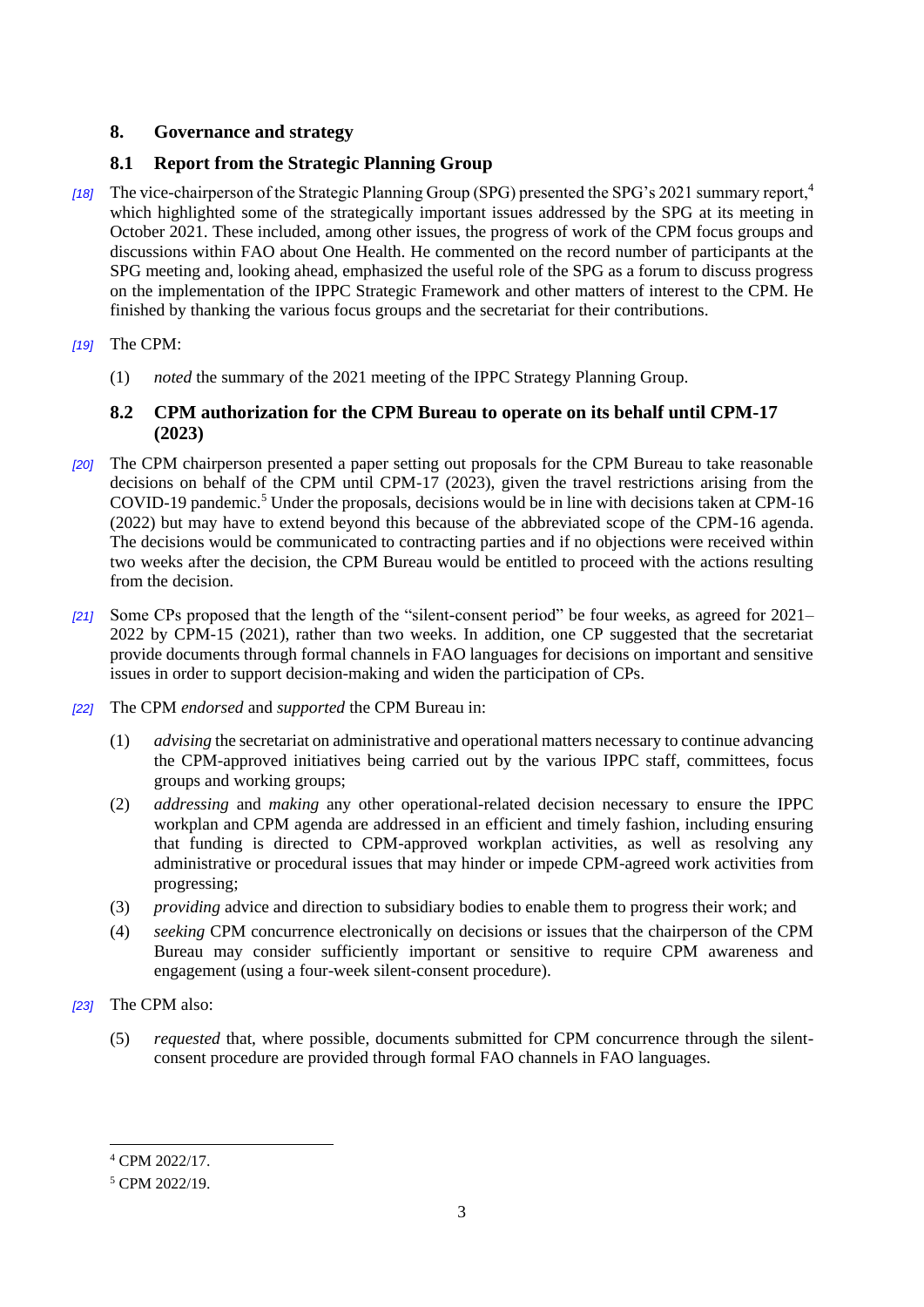## **8.3 Framework for Standards and Implementation**

- *[24]* The secretariat presented the Framework for Standards and Implementation, which had been updated by the Standards Committee (SC) and Implementation and Capacity Development Committee (IC).<sup>6</sup> As a follow-up from the Strategic Planning Group (SPG), the secretariat had also started to develop a database on the International Phytosanitary Portal (IPP) to show the framework content and to streamline the process for compiling and maintaining it.
- *[25]* Some CPs thanked the secretariat for their work on the database and suggested that it could be enhanced by adding a tentative date by which standards and implementation resources would be concluded.

## *[26]* The CPM:

- (1) *endorsed* the updated Framework for Standards and Implementation as presented in Annex 1 of CPM 2022/09;
- (2) *noted* the development of the database to show the content of the Framework for Standards and Implementation as presented in Annex 2 of CPM 2022/09;
- (3) *requested* that the secretariat reflect the content of Annex 1 of CPM 2022/09 and the CPM-16 (2022) decisions in the database and update and maintain the database as needed (i.e. after CPM and after publications are released); and
- (4) *requested* that the secretariat add to the database the date by which outputs are expected to be available.

## **8.4 IPPC dispute settlement procedures revision**

- *[27]* The secretariat presented revised procedures for settlement of disputes, which had been prepared by the FAO Legal Office.<sup>7</sup>
- *[28]* The CPM considered some amendments to the wording of the revised procedures proposed by some CPs in CPM 2022/INF/19, and modifications to these as presented in CPM 2022/CRP/04. The CPM also considered an editorial suggestion to move sections 4.1, 4.2 and 4.3 of the procedures into section 1 (Introduction) and to provide an infographic of the procedures.
- *[29]* A few CPs suggested that the procedures be simplified to provide greater access to the IPPC dispute settlement process to contracting parties, including smaller countries, given the resources required to follow the World Trade Organization process.
- *[30]* Noting that the transfer of the dispute settlement functions to the CPM Bureau was not intended as a permanent arrangement, the CPM recognized the need to consider how best to institutionalize this oversight function on a more permanent basis.
- *[31]* The CPM:
	- (1) *adopted* the revised IPPC Dispute Settlement Procedures, subject to the amendments proposed in CPM 2022/INF/19 and CPM 2022/CRP/04 and the inclusion of sections 4.1, 4.2 and 4.3 in section 1 (Introduction) (the final version being as presented in Appendix XX):
	- (2) *repealed* all prior IPPC Dispute Settlement Procedures relating to the IPPC, including the 1999 and 2001 Dispute Settlement Procedures and the 2006 Dispute Settlement Manual, these being superseded by the newly adopted IPPC Dispute Settlement Procedure;
	- (3) *assigned* the role of the Dispute Settlement Oversight Body to the CPM Bureau; and
	- (4) *requested* that the CPM Bureau:

<sup>6</sup> CPM 2022/09.

<sup>7</sup> CPM 2022/05.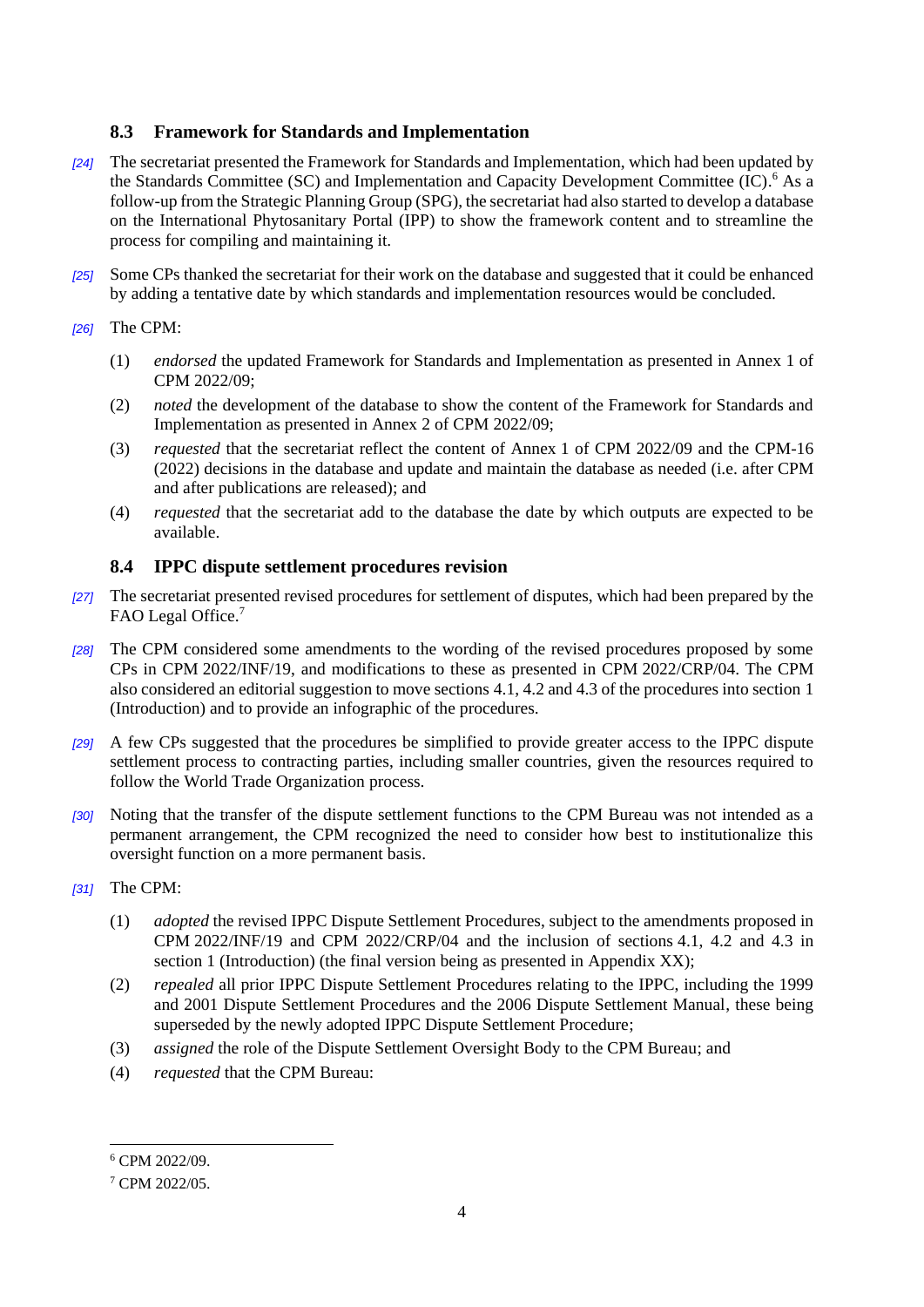- consider whether the newly adopted IPPC Dispute Settlement Procedures can be simplified and be more user-friendly (including an infographic of the procedures) to make the process more accessible to all contracting parties,
- consider how best to institutionalize the oversight function of the Dispute Settlement Oversight Body on a more permanent basis, and
- present its recommendations and options to CPM-17 (2023).

#### **8.5 The IPPC Secretariat and One Health**

- *[32]* The secretariat presented a summary of discussions held at the SPG meeting in October 2021 on the extent of the involvement of plant health in the One Health approach.<sup>8</sup> The secretariat highlighted the links between this and the IPPC Strategic Framework development agenda item on pest outbreak alert and response systems and also the ongoing work related to antimicrobial resistance.
- *[33]* There was a general consensus among CPs that the secretariat should continue to participate in FAO discussions on the One Health concept, but also a recognition by some CPs that there was, as yet, an incomplete collective understanding among CPs about how plant health is related to the One Health concept, what lies within the scope of the IPPC, and the benefits of greater IPPC involvement with the FAO One Health mission. A few CPs suggested that the SPG therefore devote some time to this issue in October 2022, and that CPs be encouraged to provided discussion papers for the SPG meeting. The CPM noted a project supported by the European Food Safety Authority to collect data on the use of antibiotics and the emergence of antimicrobial resistance in plant pathogenic bacteria.<sup>9</sup>
- *[34]* The CPM:
	- (1) *noted* that, as advised by the SPG, the secretariat will continue monitoring and participating in the FAO One Health discussions and reporting back to the SPG and CPM Bureau, while ensuring any work or commitments are strictly aligned with the secretariat's work and strategic priorities; and
	- (2) *encouraged* contracting parties to submit discussion papers on One Health to the SPG for more discussion about the role of the IPPC secretariat in the One Health approach.

#### **8.6 Adoption of the revision of the Implementation and Capacity Development Committee Terms of Reference and Rules of Procedure**

- *[35]* The secretariat presented a paper on proposed revisions to the Terms of Reference and the Rules of Procedure of the IC, which were designed to achieve better alignment with those of the SC and to bring greater clarity.<sup>10</sup> Further to concerns raised by CPs at CPM-15 (2021), the revisions had been discussed by the SPG in October 2021, who had agreed that the representatives on the IC from the regional plant protection organizations (RPPOs) and the SC should be considered as full IC members without the possibility of taking on the role of IC chairperson or vice-chairperson. The SPG had also recommended that the oversight of the IPPC dispute settlement procedure be removed from the IC Terms of Reference (see agenda item 8.4), but dispute avoidance be maintained within the IC mandate.
- *[36]* The CPM chairperson acknowledged the call from one CP for the secretariat and CPM Bureau to continue to consider providing interpretation at IC meetings in order to allow the full participation of CPs, but commented that this would require some thought about how to manage this problem.
- *[37]* The CPM:

-

(1) *adopted* the revision of the IC Terms of Reference and Rules of Procedure as presented in Appendix XX and *revoked* all previous versions.

<sup>8</sup> CPM 2022/13.

<sup>&</sup>lt;sup>9</sup> CPM 2022/CRP/05.

<sup>10</sup> CPM 2022/04.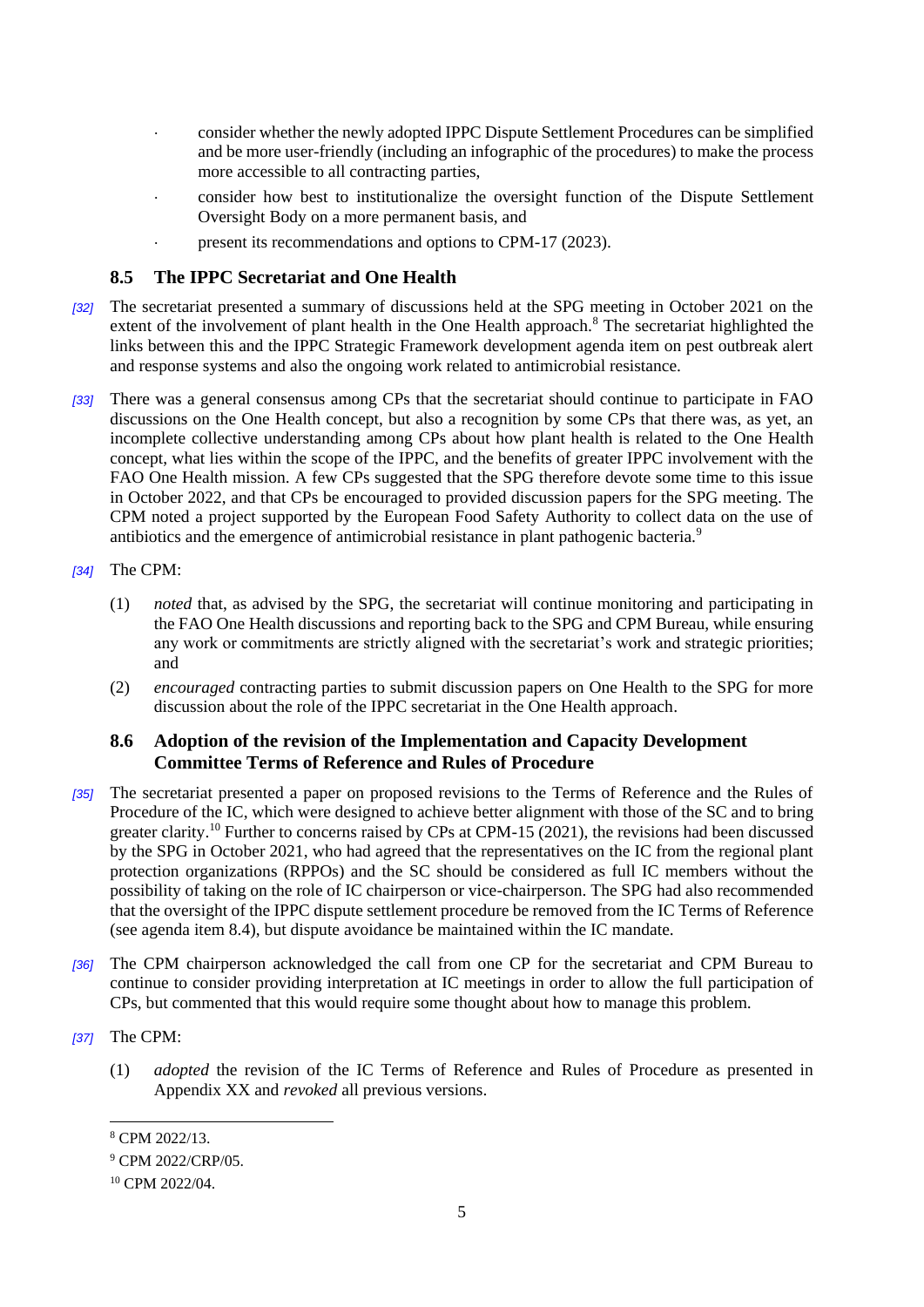## **8.7 Recommendations and report from the Task Force on Topics from the IPPC 2021 Call for Topics: Standards and Implementation**

- *[38]* The acting chairperson of the Task Force on Topics (TFT) presented a report on the 2021 Call for Topics: Standards and Implementation, including the TFT's recommendations for consideration by the CPM.<sup>11</sup> He reported that, for one of the submitted topics (*Safe provision of food and other humanitarian aid* (2021-020)), it had proved difficult to reach a consensus on the best way forward and so the SC, with agreement from the IC, had proposed the establishment of a CPM focus group (see agenda item 9.3.3).
- *[39]* The CPM considered the recommendation to revise International Standard for Phytosanitary Measures (ISPM) No. 26 (*Establishment of pest free areas for fruit flies (Tephritidae)*), with some CPs supporting the revision of ISPM 26 given the economic impact on fruit flies in many countries, but others questioning the usefulness of such a revision given that ISPM 26 had only recently been revised as part of the reorganization of fruit fly standards. The acting TFT chairperson recalled that the SC's intention, in recommending that the topic be progressed as a revision of ISPM 26, had been to allow information that was now out of date because of technological advancements to be transferred to implementation material, which could be kept up-to-date more easily.<sup>12</sup> Given the differing views expressed by CPs, a compromise was reached to include the topic but with priority 2 rather than priority 3.
- *[40]* With regard to topics that the TFT had not recommended, the submitting country for the topic proposal *Requirements for the use of testing laboratories* (2021-012) informed the CPM that it wished to continue to consider how to address the issues raised in the proposal, as it considered that a standard would be beneficial to CPs when laboratories are authorized under ISPM 45 (*Requirements for national plant protection organizations if authorizing entities to perform phytosanitary actions*).

#### *[41]* The CPM:

- (1) *adopted* the recommended topics in response to the 2021 Call for Topics: Standards and Implementation as presented in Table 1 of Appendix XX;
- (2) *adopted* the recommended priorities for standards in response to the 2021 Call for Topics: Standards and Implementation, subject to the change of priority from 3 to 2 for the topic *Revision of ISPM 26* (2021-010), as presented in Table 1 of Appendix XX;
- (3) *requested* that the SC and the IC integrate the adopted topics into their respective lists of topics;
- (4) *noted* the TFT' recommendations on SC subjects (for diagnostic protocols) outlined in Table 2 of Appendix XX;
- (5) *encouraged* contracting parties, regional plant protection organizations and other interested parties to provide support to deliver high-priority topics.

## **8.8 CPM focus groups**

#### *8.8.1 Recommendations and report from the CPM Focus Group on Pest Outbreak Alert and Response Systems*

- *[42]* The chairperson of the CPM Focus Group on Pest Outbreak Alert and Response Systems presented a report on the activities of the focus group.<sup>13</sup> The group had drawn up a set of recommendations for the CPM to consider regarding the development, implementation and maintenance of a global Pest Outbreak Alert and Response System (POARS) coordinated by the secretariat. These considerations included a proposal for a new CPM subsidiary body, the POARS Committee, but as this option was costly it was proposed that a steering group would first be set up to advance POARS activities.
- *[43]* The proposals from the focus group generated a lengthy discussion among CPs. Some CPs supported the establishment of an interim steering group, whereas others did not and commented on the budgetary

<sup>11</sup> CPM 2022/27.

<sup>12</sup> SC 2021-11 (focused meeting), agenda item 4.

<sup>13</sup> CPM 2022/36, CPM 2022/INF/22.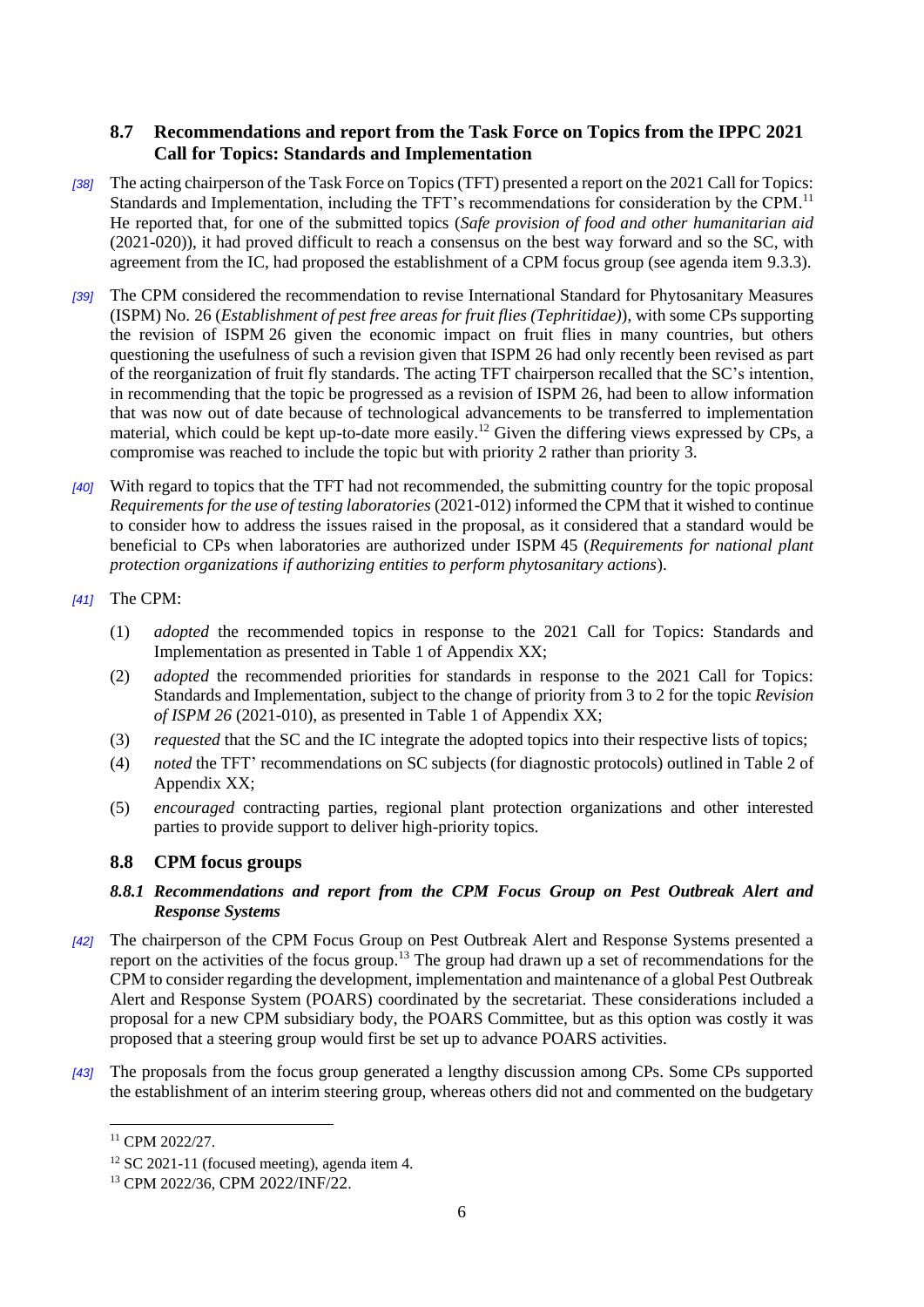implications and potential overlap with existing initiatives. One alternative suggested was to use the same model as has been used by FAO for fall armyworm (*Spodoptera frugiperda*) and Fusarium banana wilt TR4 (caused by *Fusarium oxysporum* f. sp. *cubense* Tropical Race 4) whereby technical working groups gather information and develop supporting materials for specific emerging pests. No CPs expressed support for a new subsidiary body and one commented on the need to first have stronger support and consensus on the role and focus of IPPC functions on pest response.

- *[44]* With respect to the development of the global POARS itself, the CPM noted that any global system would need to be aligned with regional systems but that alternative options to the model proposed could include addressing the scope of POARS through FAO regions and RPPOs or trying a regional system before expanding to a global system. The need to secure sufficient funding was raised and concern was expressed that the proposals were moving too far, too fast. Given the synergies between the proposed POARS and national reporting obligations (NROs), some CPs also advocated the use of measures to incentivize CPs to meet their NROs and to report (in future) to the POARS.
- *[45]* Given the range of views, the CPM chairperson suggested that interested CPs participate in a Friends of the Chair meeting, which took place outside of the session and resulted in revisions to the recommendations for CPM decision and revisions to the draft terms of reference for the POARS steering group. <sup>14</sup> The latter included increasing the number of NPPO representatives and removing the international or regional research-institution representative so that the group comprised those most familiar with the topic. The Friends of the Chair recognized that the terms of reference were not finalized and that the CPM Bureau may wish to make further changes and submit them for CPM approval through the silent-consent process.

#### *[46]* The CPM:

- (1) *thanked* the members of the CPM Focus Group on POARS for their work over the year of the focus group's mandate;
- (2) *agreed*, as an interim measure, to establish a POARS Steering Group to work on establishing a POARS capability;
- (3) *agreed* to the POARS Steering Group Terms of Reference in Appendix XX being revised to reflect the discussions of the CPM and submitted to the CPM Bureau for approval, and *requested*  that the secretariat open a call for experts once the bureau has given its approval;
- (4) *requested* that the Finance Committee consider how to allocate an appropriate level of resources to continue the work on POARS during 2022;
- (5) *encouraged* CPs to contribute extra-budgetary resources to help fund the POARS workplan; and
- (6) *invited* the SC to invite the Technical Panel for the Glossary to consider the term "emerging pest" for inclusion in ISPM 5 (*Glossary of phytosanitary terms*) and the suggestion made by the POARS focus group for this definition.

#### *8.8.2 Update from the CPM Focus Group on Implementation of the IPPC Strategic Framework 2020–2030*

*[47]* The chairperson of the CPM Focus Group on Implementation of the IPPC Strategic Framework 2020– 2030 Development Agenda Items referred the CPM to a paper giving an update from the focus group.<sup>15</sup> He explained that good progress had been made, but that it had been a very challenging task and would take a few more months to complete. It was anticipated that a draft of the overarching implementation plan would be presented to the CPM Bureau and SPG in late 2022, with a view to proposing it to CPM-17 (2023) for approval. He noted, however, that – as is the case for all plans – the implementation plan would need to be reviewed and adjusted subsequently as time progressed.

<sup>14</sup> CPM 2022/CRP/07.

<sup>15</sup> CPM 2022/35.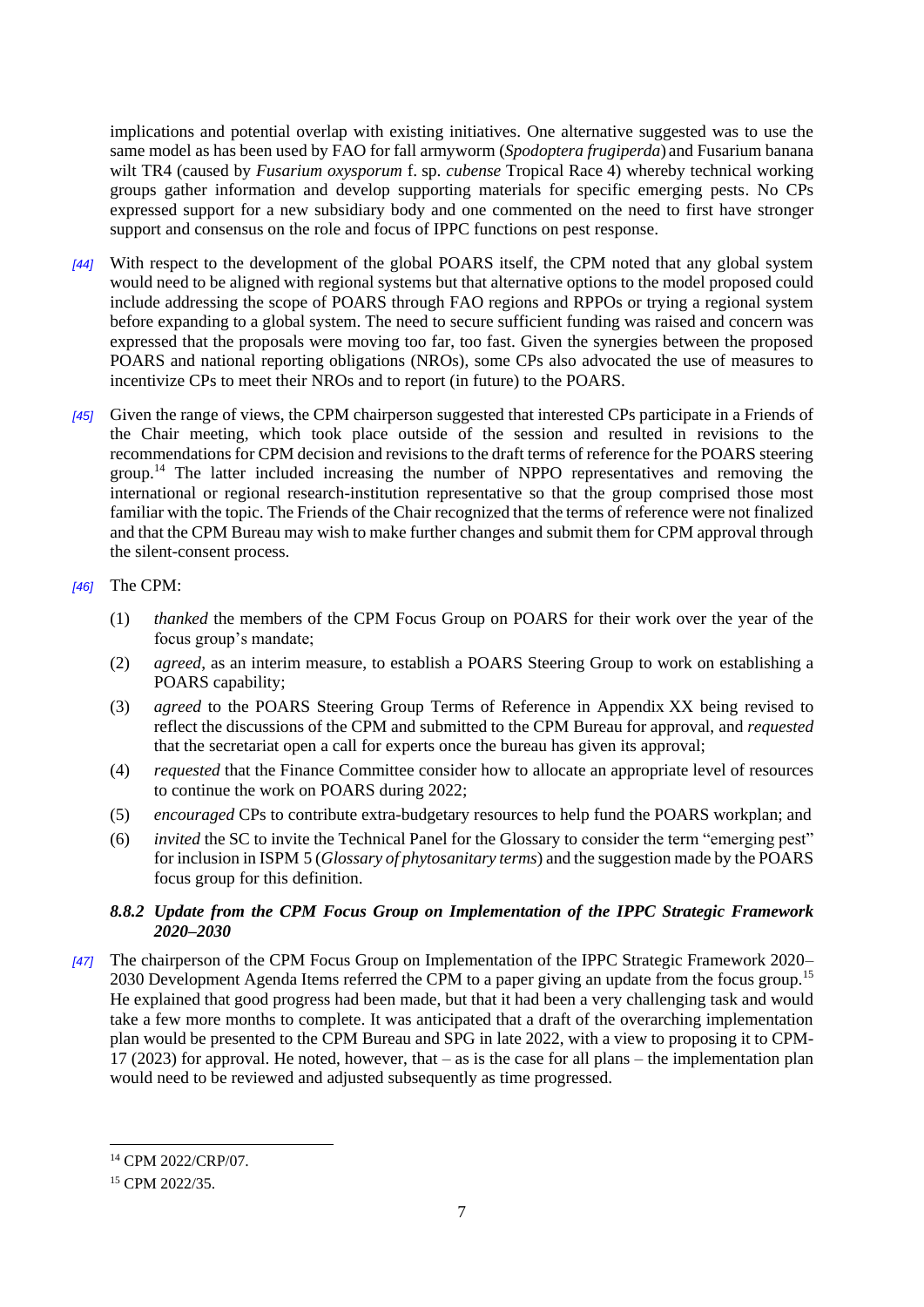- *[48]* Some CPs expressed their support for the continuation of the work of the focus group, with a few also highlighting the need for a realistic plan for funding and for resource mobilization among donors. One suggestion was to include both an optimal plan and a minimal plan, to allow for the uncertainty in funding.
- *[49]* In response to a query, the CPM chairperson and the focus group chairperson clarified that the membership of the focus group had been selected from a call for experts, based on the criteria in the terms of reference, but not all regions had submitted a nomination.

#### *[50]* The CPM:

- (1) *noted* the report from the CPM Focus Group on Implementation of the IPPC Strategic Framework 2020–2030;
- (2) *noted* the issues raised in the report for the CPM and the secretariat to consider;
- (3) *agreed* that the focus group should continue to operate until the overarching and integrated implementation plan has been developed and approved by the CPM, and that this is anticipated to be at CPM-17 (2023).

#### *8.8.3 Update from the CPM Focus Group on Climate Change and Phytosanitary Issues*

- *[51]* The chairperson of the CPM Focus Group on Climate Change and Phytosanitary Issues presented an update from the focus group.<sup>16</sup>
- *[52]* The action plan received broad support from CPs and Japan informed the CPM of its intention to provide an in-kind contribution towards the secretariat's work on climate change.
- *[53]* Some CPs suggested that the cooperation and exchange of information on climate change and planthealth matters with the Intergovernmental Panel on Climate Change and other international and regional organisations should be added to the prioritized activities in the action plan. They also suggested that the CPM consider adding a global seminar or webinar on the impacts of climate change on plant health to the programme of the first International Plant Health Conference London in September this year.
- *[54]* The CPM noted a suggestion that the Bureau Finance Committee review the funds available for this activity at its June meeting and report back to CPM-17 (2023).

#### *[55]* The CPM:

- (1) *noted* the update from the CPM Focus Group on Climate Change and Phytosanitary Issues;
- (2) *welcomed* the offer from Japan to provide an in-kind contribution to support the secretariat's work on climate change;
- (3) *approved* the 2022–2025 action plan for the implementation of the development agenda item "Assessment and Management of Climate Change Impacts on Plant Health"; and
- (4) *requested* that the CPM Bureau review the funds available for delivery of the action plan.

#### *8.8.4 Update from the CPM Focus Group on Communications*

*[56]* The chairperson of the CPM Focus Group on Communications presented a paper giving an update from the focus group, which outlined the progress made to date towards developing a new IPPC Communications Strategy for the rest of the decade.<sup>17</sup> The group had agreed on four high-level, strategiccommunication objectives and had identified the levels of influence and interest of different audiences and stakeholders. However, given the short space of time since the focus group's first meeting in September 2021, the group had concluded that a one-year extension would be required to allow the necessary input and feedback in order to ensure a robust communications strategy. The focus group

<sup>16</sup> CPM 2022/14.

<sup>&</sup>lt;sup>17</sup> CPM 2022/39.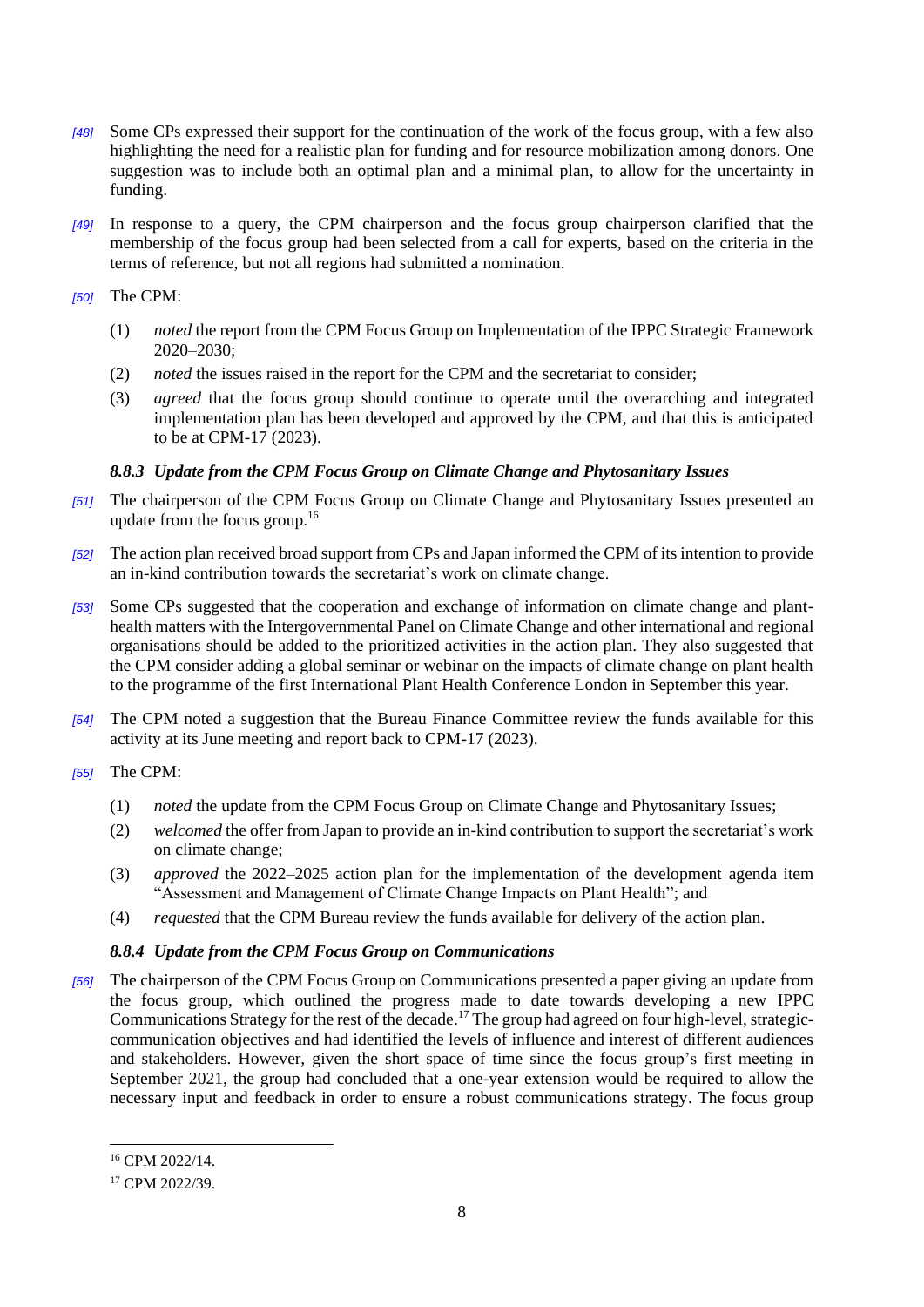would also be taking part in the process of establishing the IPPC annual themes, together with the secretariat and in collaboration with all parties involved.

#### *[57]* The CPM:

- (1) *noted* the report of the CPM Focus Group on Communications;
- (2) *encouraged* national plant protection organizations (NPPOs) and RPPOs to contribute to the IPPC Communication Strategy through the focus group members in their region;
- (3) *encouraged* the North America region to nominate a person to join the CPM Focus Group on Communications; and
- (4) *agreed* to postpone the adoption of the IPPC Communication Strategy to CPM-17 (2023).

#### *8.8.5 Update from the CPM Focus Group on Sustainable Funding for the IPPC ePhyto Solution*

*[58]* The CPM agreed to consider this item under agenda item 14, because of time constraints.

#### *8.8.6 Proposed establishment and draft terms of reference for a CPM Focus Group on Sea Containers*

*[59]* This item was considered under agenda item 11.3.

## **9. Standard setting**

## **9.1 Report from the Standards Committee**

- *[60]* The SC chairperson presented the report of the SC's activities during 2021.<sup>18</sup> He informed the CPM that progress had been made on more than 50 of the 100 topics on the SC work programme. In addition to this, the SC had rationalized the *List of topics for IPPC standards* and reviewed new topics submitted as part of the 2021 Call for Topics. He referred the CPM to the paper for this agenda item for further details of matters considered by the SC during the year. The SC chairperson commented on the importance of the continued collaboration between the SC and the IC and thanked all those involved in the standard setting process, including Brazil for providing in-kind staff support. He also gave special thanks to the Standard Setting Unit of the secretariat and concluded by hoping for a return to face-toface meetings, to engender a more productive working environment for the SC.
- *[61]* The CPM expressed its gratitude and appreciation to the SC chairperson, who would shortly be finishing his term of office, for his excellent leadership of the SC.
- *[62]* Some CPs suggested that at least one face-to-face SC meeting be held during 2022, with the same applying to all strategic meetings, such as those of the CPM Bureau and the IC.
- *[63]* The CPM:
	- (1) *noted* the report on the activities of the SC in 2021.

## **9.2 Adoption of International Standards for Phytosanitary Measures**

- *[64]* The secretariat introduced the papers for this agenda item, which presented the draft ISPMs proposed by the SC for adoption by the CPM, the diagnostic protocols (DPs) adopted by the SC on behalf of the CPM since the last session of the CPM, and activities related to translation of adopted standards.<sup>19</sup> The summary paper also highlighted the need for a coordinator for the Language Review Group for French.
- *[65]* The secretariat informed the CPM that the deadline for objections specified in the Standard Setting Procedure was three weeks before CPM-16 (2022), namely 17 March 2022, but by that date no

<sup>18</sup> CPM 2022/30.

<sup>19</sup> CPM 2022/24 (including attachments 01–09).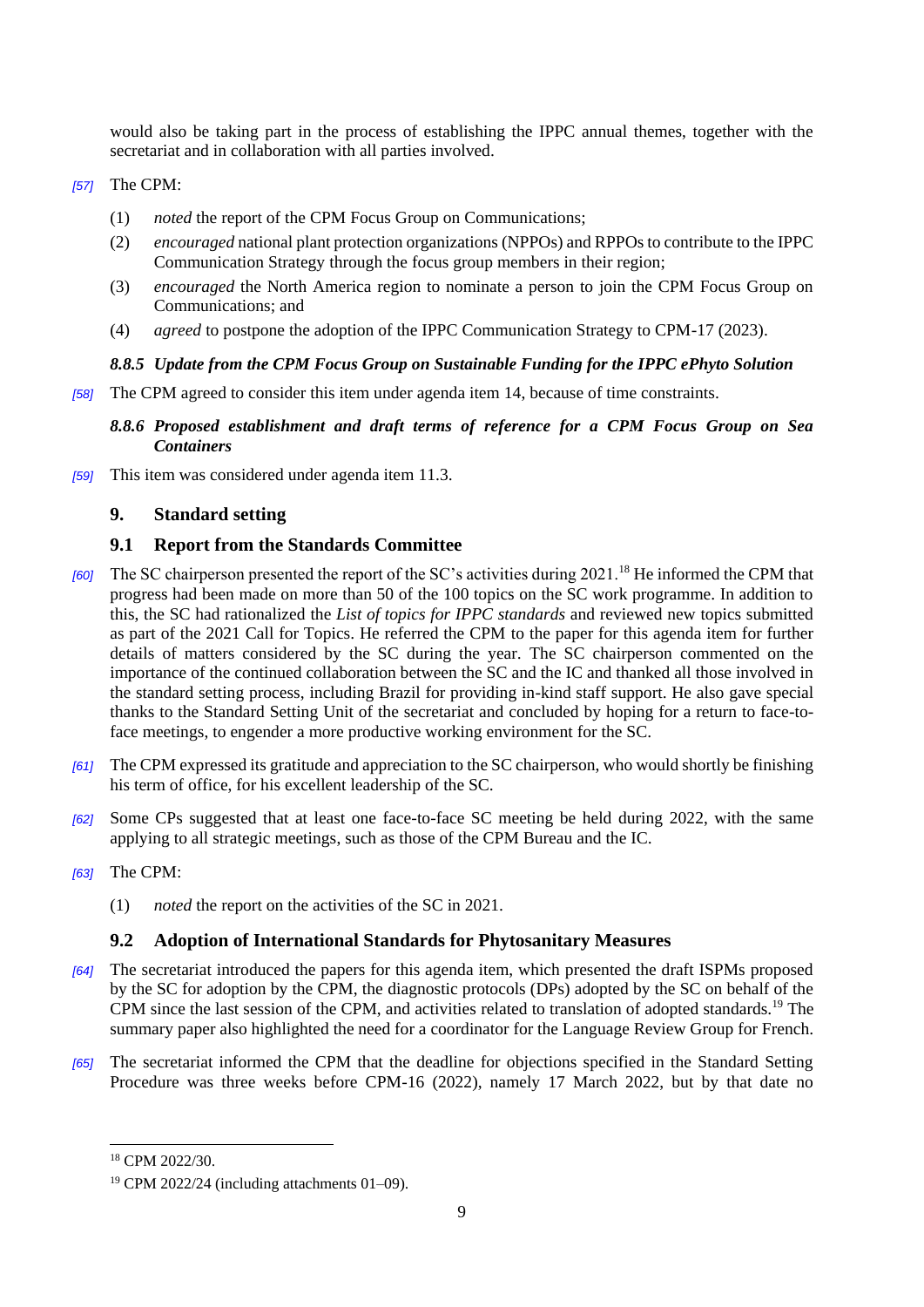objections had been received.<sup>20</sup> The secretariat explained that, according to the procedure, the CPM should therefore adopt the standards without discussion. The secretariat informed the CPM, however, that a statement on two of the draft ISPMs had been received from one CP for consideration by the  $CPM.<sup>21</sup>$ 

- *[66]* The CP in question explained it concerns. One was that the necessary differences in requirements between audits conducted by a national plant protection organization (NPPO) in its own territory and audits in an exporting country were not reflected in the draft ISPM on *Audit in the phytosanitary context*  (2015-014) and it would be better if these two sets of requirements were described separately. The second related to the draft ISPM on *Commodity-specific standards for phytosanitary measures* (2019- 008), which the CP thought did not make clear whether and how the criteria for evaluating the effectiveness of measures would be shared with the CPM for its review and approval. The CP suggested that after the Technical Panel on Commodity Standards (TPCS) has developed the draft criteria, the criteria should be shared with the CPM and perhaps added to the standard as a supplement or annex with a cross-reference in the core text of the standard.
- *[67]* The CPM noted the concern expressed by the CP regarding the draft audit standard and acknowledged that the relevant subsidiary bodies would consider a possible future review of the standard. The CP confirmed that its statement did not represent an objection and that, given these assurances, it would agree to adoption of the draft audit standard without any change.
- *[68]* For the draft standard on commodity-specific standards, some CPs expressed the view that it was not intended that the TPCS further develop the criteria for evaluating the effectiveness of measures, as the criteria were already in the draft ISPM and this task was not included in the specification for the TPCS. They suggested that the CPM consider whether a technical update to clarify the text was deemed necessary and, if so, this could be applied as an ink amendment after adoption. The CP that had submitted the statement agreed with these comments and also confirmed that its statement did not represent an objection. The CPM noted the concern expressed by this CP and agreed that an amendment of the standard would be considered by CPM-17 (2023) if a technical update was deemed necessary.
- *[69]* The CPM:
	- (1) *adopted* ISPM 46 (*Commodity-specific standards for phytosanitary measures*) (2019-008) (Appendix XX);
	- (2) *adopted* ISPM 47 (*Audit in the phytosanitary context*) (2015-014) (Appendix XX);
	- (3) *adopted* the focused revision of ISPM 12 (*Phytosanitary certificates*) in relation to re-export (2015-011) (Appendix XX) and *revoked* the previously adopted version;
	- (4) *adopted* the 2019 and 2020 amendments to ISPM 5 (*Glossary of phytosanitary terms*) (1994-001) (Appendix XX) and *revoked* the previously adopted version;
	- (5) *adopted* PT 40 (Irradiation treatment for Tortricidae on fruits) (2017-011) as Annex 40 to ISPM 28 (*Phytosanitary treatments for regulated pests*) (Appendix XX);
	- (6) *adopted* PT 41 (Cold treatment for *Bactrocera zonata* on *Citrus sinensis*) (2017-013) as Annex 41 to ISPM 28 (*Phytosanitary treatments for regulated pests*) (Appendix XX);
	- (7) *adopted* PT 42 (Irradiation treatment for *Zeugodacus tau*) (2017-025) as Annex 42 to ISPM 28 (*Phytosanitary treatments for regulated pests*) (Appendix XX);
	- (8) *adopted* PT 43 (Irradiation treatment for *Sternochetus frigidus*) (2017-036) as Annex 43 to ISPM 28 (*Phytosanitary treatments for regulated pests*) (Appendix XX);
	- (9) *adopted* PT 44 (Vapour heat–modified atmosphere treatment for *Cydia pomonella* and *Grapholita molesta* on *Malus pumila* and *Prunus persica*) (2017-037 and 2017-038) as Annex 44 to ISPM 28 (*Phytosanitary treatments for regulated pests*) (Appendix XX);

<sup>20</sup> CPM 2022/INF/15.

<sup>21</sup> CPM 2022/INF/16.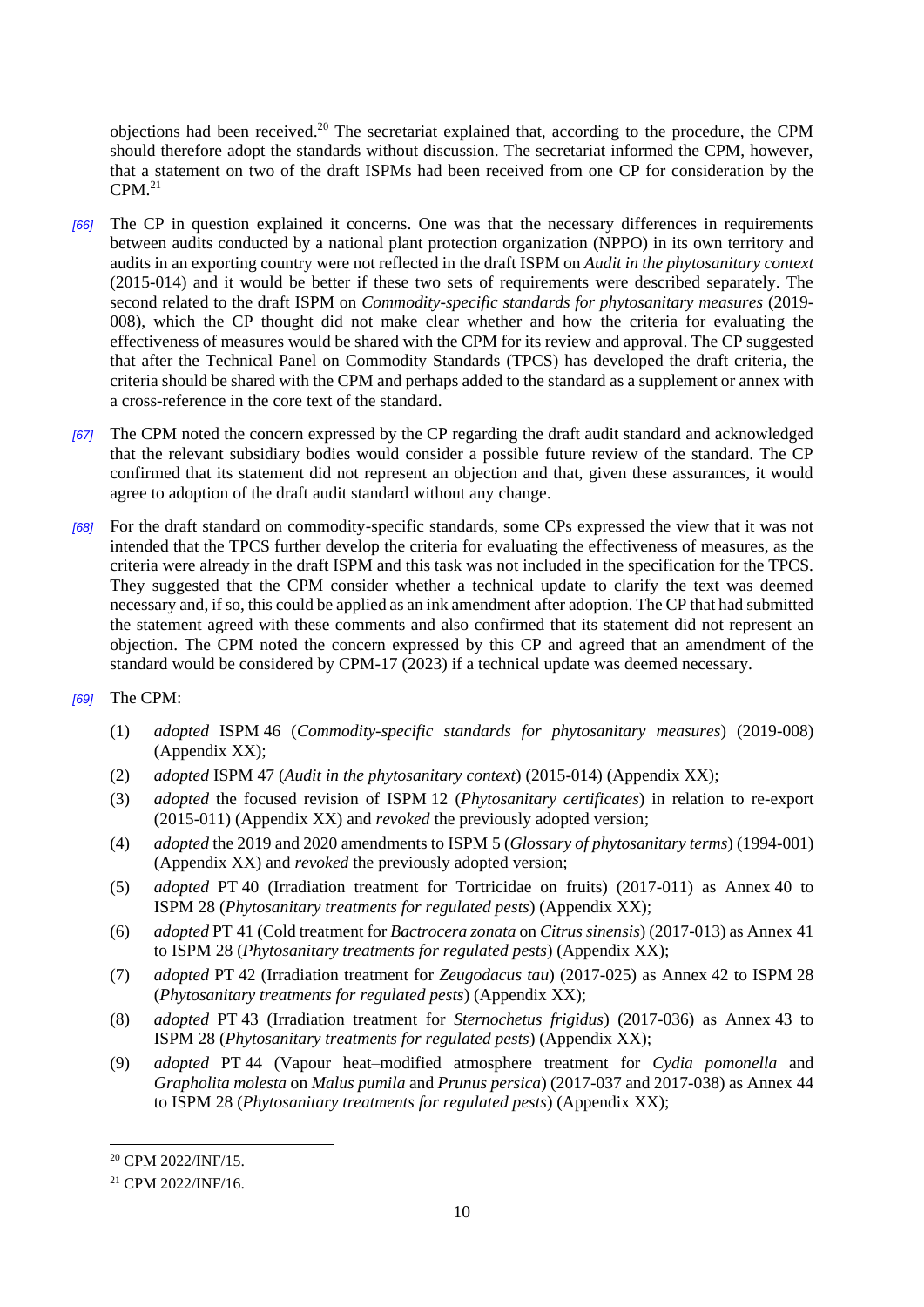- (10) *noted* that the SC adopted on behalf of the CPM the following DPs as annexes to ISPM 27 (*Diagnostic protocols for regulated pests*):
	- DP 30 (*Striga* spp.) (2008-009),
	- DP 31 ('*Candidatus* Liberibacter' spp. on *Citrus* spp.) (2004-010);
- (11) *thanked* the experts of the groups who drafted the adopted standards for their active contribution to the development of these standards (Appendix XX);
- (12) *requested* that the SC consider the possible changes to ISPM 46 proposed at this meeting and advise CPM-17 (2023) accordingly;
- (13) *noted* that the following eleven ISPMs (including seven phytosanitary treatments (PTs)) had been reviewed by the Arabic, Chinese, Russian and Spanish Language Review Groups and FAO Translation services, and that the IPPC Secretariat had incorporated the modifications accordingly and posted the new versions on the Adopted Standards page of the IPP to replace the previous versions:
	- ISPM 5 (*Glossary of phytosanitary terms*),
	- ISPM 8 (*Determination of pest status in an area*),
	- ISPM 44 (*Requirements for the use of modified atmosphere treatments as phytosanitary measures*),
	- ISPM 45 (*Requirements for national plant protection organizations if authorizing entities to perform phytosanitary actions*),
	- annexes to ISPM 28 (*Phytosanitary treatments for regulated pests*):

PT 33 (Irradiation treatment for *Bactrocera dorsalis*),

PT 34 (Cold treatment for *Ceratitis capitata* on *Prunus avium*, *Prunus salicina* and *Prunus persica*),

PT 35 (Cold treatment for *Bactrocera tryoni* on *Prunus avium*, *Prunus salicina* and *Prunus persica*),

PT 36 (Cold treatment for *Ceratitis capitata* on *Vitis vinifera*),

PT 37 (Cold treatment for *Bactrocera tryoni* on *Vitis vinifera*),

- PT 38 (Irradiation treatment for *Carposina sasakii*),
- PT 39 (Irradiation treatment for the genus *Anastrepha*);
- (14) *thanked* contracting parties and regional plant protection organizations involved in the Language Review Groups, as well as FAO Translation services, for their efforts and hard work to improve the language versions of ISPMs, including annexes;
- (15) *acknowledged* the contributions of the members of the SC who had left the committee in 2021:
	- Estonia, Olga LAVRENTJEVA,
	- France, Laurence BOUHOT-DELDUC,
	- Guinea-Bissau, Luis Antonio TAVARES,
	- Nigeria, Moses Adegboyega ADEWUMI,
	- Sudan, Abdelmoneem Ismaeel ADRA ABDETAM;
- (16) *acknowledged* the contributions of the members of the Technical Panel on Phytosanitary Treatments who had left the panel in 2021:
	- Australia, Matthew SMYTH (member),
	- United Sates of America, Andrea BEAM (member);
- (17) *acknowledged* the contributions of the following member of the Technical Panel on Diagnostic Protocols who had left the panel in 2021:
	- Australia, Brendan RODONI (member); and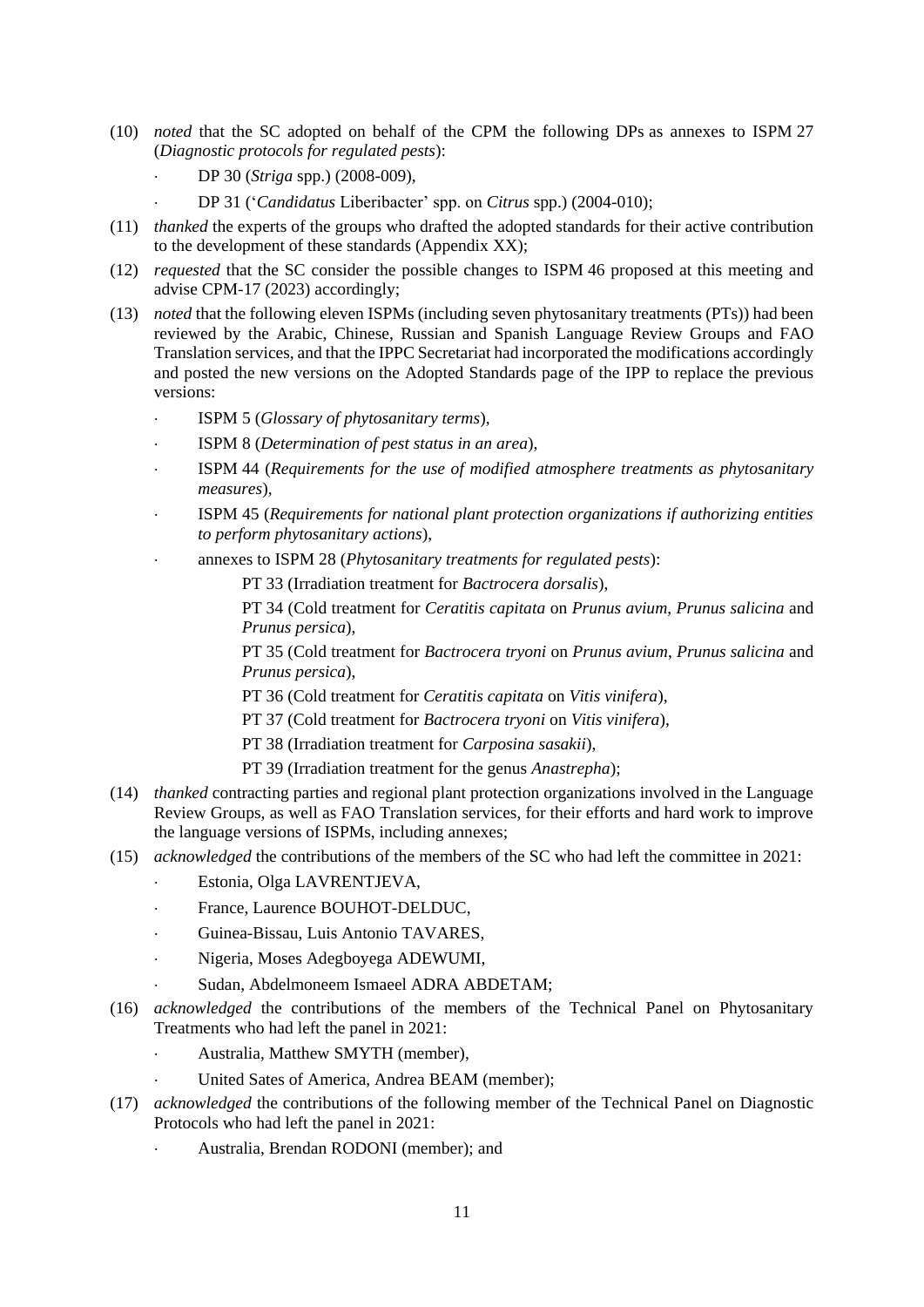- (18) *acknowledged* the contributions of the members of the Technical Panel for the Glossary who had left the panel in 2021:
	- China, Hong NING (member for the Chinese language),
	- European and Mediterranean Plant Protection Organization, Andrei ORLINSKI (member for the Russian language),
	- Estonia, Olga LAVRENTJEVA (Steward and member for the Russian language).
- *[70]* The secretariat presented a paper on proposed ink amendments to adopted ISPMs arising from consistency reviews.<sup>22</sup> Only one such ink amendment had been proposed and the SC had agreed to it.
- *[71]* The CPM:
	- (1) *noted* the ink amendment to the definition of the Glossary (ISPM 5) term "area of low pest prevalence" (as presented in Attachment 01 of CPM 2022/18 in English) to avoid redundancy in the term definition;
	- (2) *noted* that the ink amendment will be implemented into the language versions of the standard concerned as resources permit; and
	- (3) *agreed* that, once the secretariat has applied the ink amendment, the previous versions of ISPM 5 (*Glossary of phytosanitary terms*) are replaced by the newly implemented versions.

#### **9.3 Standards Committee recommendations to the CPM**

#### *9.3.1 Adoption of the* **List of topics for IPPC standards**

- *[72]* The SC chairperson presented a paper on changes to the *List of topics for IPPC standards*. <sup>23</sup> This listed the modifications to subjects (Glossary terms, DPs and PTs for consideration by the relevant technical panels) that had been made by the SC and proposed the removal of seven topics.
- *[73]* Some CPs suggested that the topic *Criteria for treatments for wood packaging material in international trade* (2006-010) be retained in the list of topics, as it was no longer lacking scientific data following the publication of a relevant scientific paper in January 2022.
- *[74]* The CPM:
	- (1) *noted* the adjustments made by the SC to the list of subjects in the *List of topics for IPPC standards* (as presented in Part II of CPM 2022/22);
	- (2) *agreed* to retain the topic *Criteria for treatments for wood packaging material in international trade* (revision of ISPM 15) (2006-010);
	- (3) *agreed* to remove the following topics from the *List of topics for IPPC standards*:
		- *Efficacy of measures* (2001-001),
		- *Safe handling and disposal of waste with potential pest risk generated during international voyages* (2008-004),
		- *International movement of cut flowers and foliage* (2008-005),
		- *International movement of grain* (2008-007),
		- *International movement of wood products and handicrafts made from wood* (2008-008),
		- Supplement *Guidance on the concept of probability of transfer to a suitable host and establishment as used in a pest risk analysis for quarantine pests* to ISPM 11 (2015-010);

and

(4) *adopted* the *List of topics for IPPC standards*, with the above adjustments.

<sup>22</sup> CPM 2022/18.

<sup>23</sup> CPM 2022/22.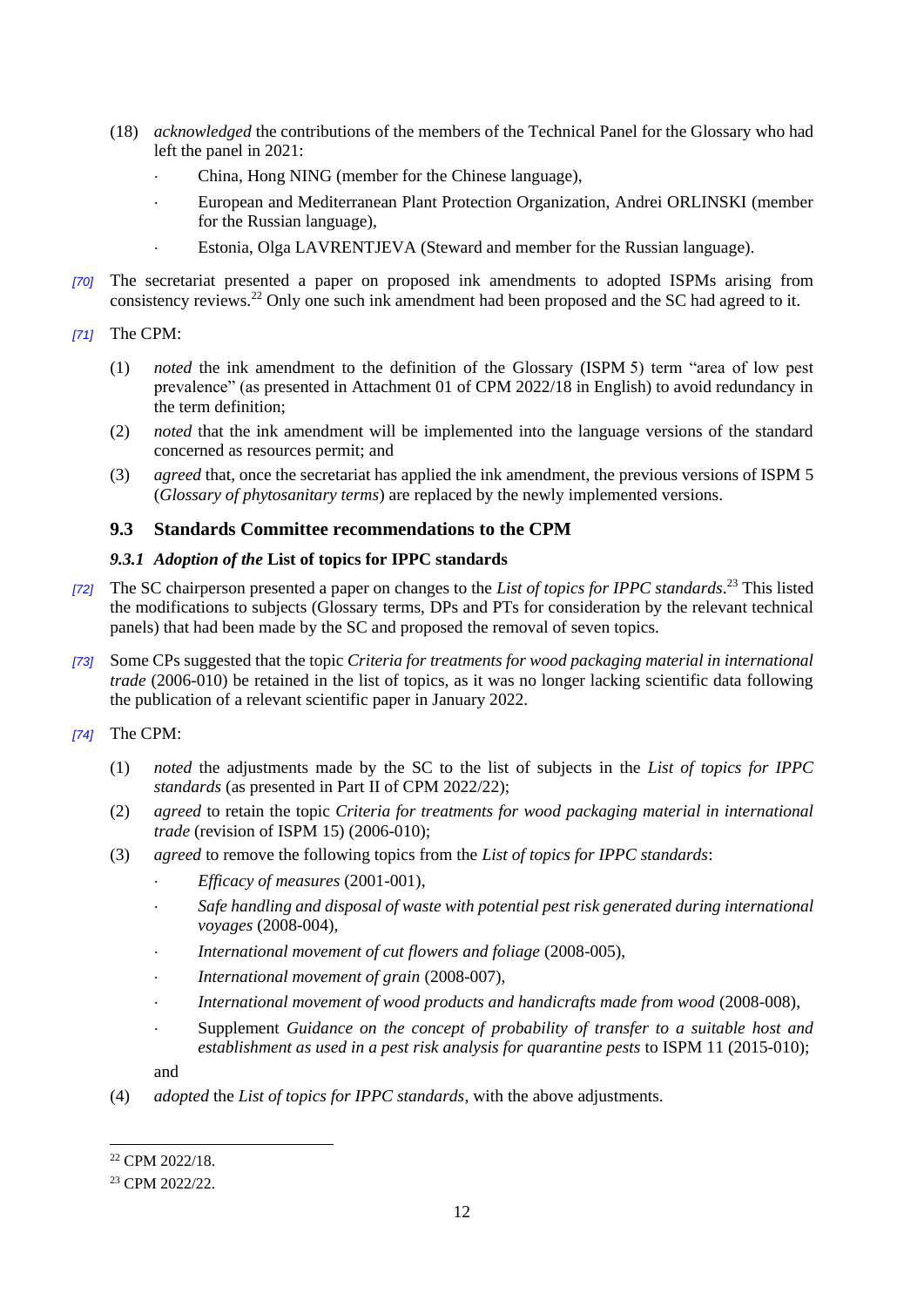#### *9.3.2 Adjustments to the standard setting process to facilitate the development of phytosanitary treatments*

- *[75]* The secretariat presented a paper proposing adjustments to the standard setting process to facilitate the development of phytosanitary treatments.<sup>24</sup> These adjustments would allow the SC to recommend draft PTs for adoption by the CPM after the first consultation if no significant or major technical comments were made during the consultation, rather than all draft PTs being submitted for a second consultation. The paper identified the proposed changes to the Standard Setting Procedure and the criteria that the SC would use when deciding whether a second consultation was needed.
- *[76]* Some CPs proposed a modification to the proposed adjustments to clarify that the SC decides for each PT whether a second consultation is needed.<sup>25</sup> The CPM agreed to these amendments.
- *[77]* One CP suggested that draft PTs for which there are major disagreements and disputed technical parameters are submitted to two rounds of consultation, with verification tests organized when necessary to ensure the scientific nature of the standards. The CP also suggested that a mechanism be established to review PTs and regularly evaluate their application and effectiveness, and that a fast track be established for the approval of ISPM topics to ensure that existing standards can be revised to take account of new technologies where needed.
- *[78]* Another CP emphasized the importance of transparency in decision-making and suggested that the responses to first consultation comments be published, together with the detailed reasoning for the SC's decisions about whether comments were significant. The secretariat clarified that the responses to consultation comments for all draft DPs and PTs were posted on the IPP (unlike the responses for draft ISPMs, which were reported in SC meeting reports).
- *[79]* The CPM:
	- (1) *adopted* the modified Standard Setting Procedure recommended by the SC, as amended in this meeting (Appendix XX); and
	- (2) *invited* the SC to consider the suggestions made at this meeting.

#### *9.3.3 Discussions on the topic* **Food and other humanitarian aid in a phytosanitary context** *and a proposal for the establishment of a CPM focus group*

- *[80]* The secretariat presented a paper from the SC outlining the discussions within the TFT, SC and IC on the topic "Safe provision of food and other humanitarian aid" (2021-020), which had been submitted in response to the 2021 Call for Topics.<sup>26</sup> Recognizing that the topic was challenging to address as a standard because of the extensive scope of regulated articles to be covered by it, the TFT, SC and IC had considered alternative options but had not been able to reach a consensus. The SC, with the support of the IC, had therefore proposed that a CPM focus group be established to address the barriers to development of the topic as a standard and determine a possible way forward.
- *[81]* The proposal to establish a focus group received broad support from CPs, with some CPs also expressing support for the future development of a standard.
- *[82]* Some CPs suggested that, for consistency with the scope of the IPPC, the term "risk" be changed to "pest risk" in the Purpose section of the terms of reference.<sup>27</sup>

<sup>24</sup> CPM 2022/21.

<sup>25</sup> CPM 2022/CRP/04.

<sup>26</sup> CPM 2022/23.

<sup>27</sup> CPM 2022/CRP/04.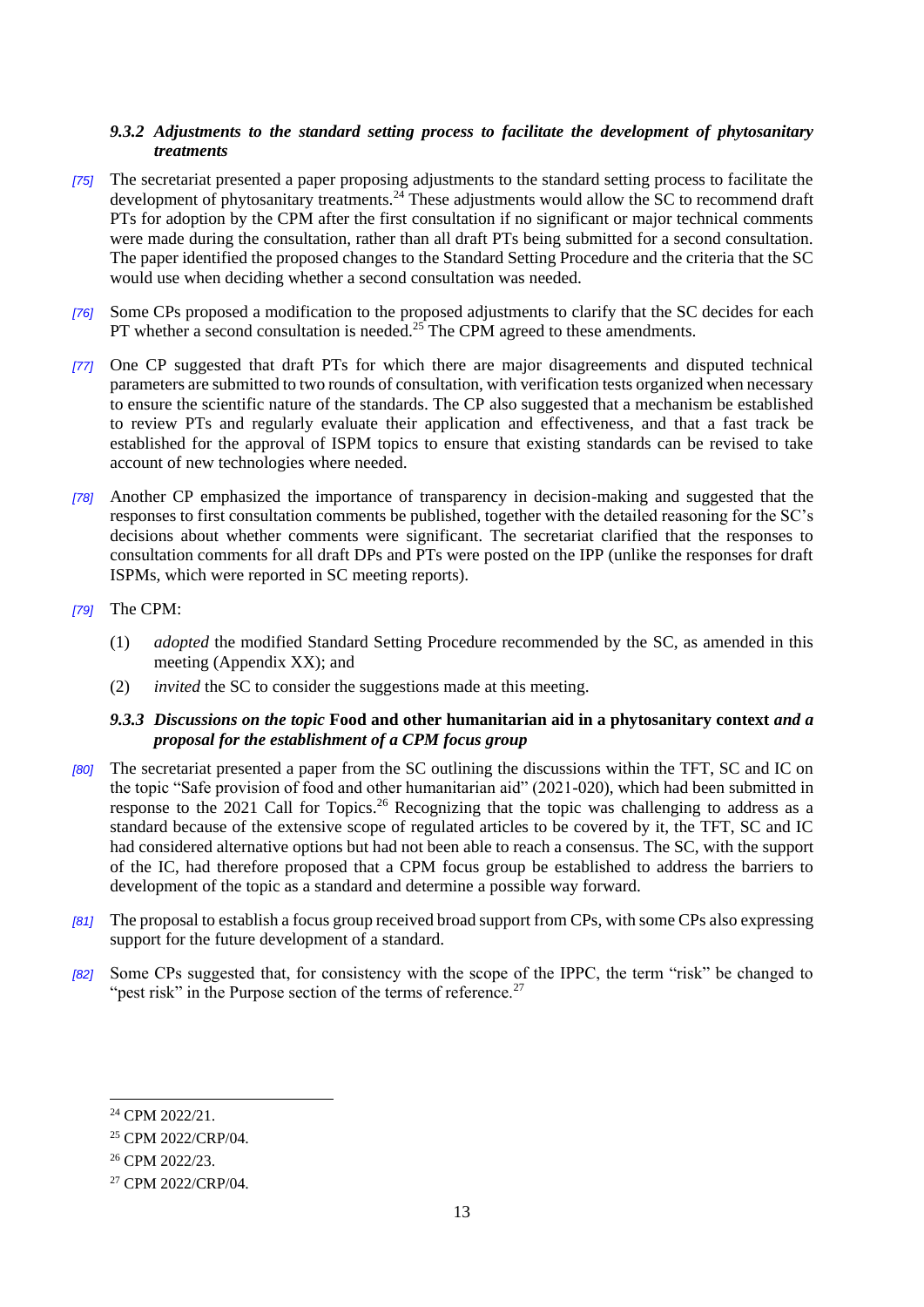- *[83]* Some CPs commented on the participants of the focus group, suggesting that the membership be expanded to include representatives from developing countries and that food-aid professionals be invited as invited experts.
- *[84]* A few CPs suggested that, given the wide support for a standard already expressed by CPs and RPPOs, the focus group should concentrate on establishing the principles and other aspects that a standard should contain, rather than re-analysing the strategic value and benefits of developing a standard, and proposed revisions to the draft terms of reference to this effect, with also a reduction in the focus group's mandate to one year.<sup>28</sup> Another CP suggested that the focus group should also analyse the feasibility of implementing a standard, including the potential impediments and challenges for CPs when trying to comply with one, and that consideration should be given to the focus group having at least one face-toface meeting.
- *[85]* Given the various suggestions about the draft terms of reference, the CPM chairperson proposed that interested CPs participate in a Friends of the Chair meeting to discuss these further. This took place outside of the session and resulted in a set of consolidated amendments for the CPM to consider, including changes to the membership and purpose of the focus group.<sup>29</sup> The secretariat confirmed that this focus group, like all others, would be under the remit of the CPM Bureau unless the CPM agreed otherwise.

#### *[86]* The CPM:

- (1) *noted* that several regions and individual NPPOs have supported the need for a standard on the safe provision of food and other humanitarian aid, as demonstrated through the submission of this topic to the 2021 Call for Topics;
- (2) *agreed* to establish a CPM Focus Group on the Safe Provision of Food and other Humanitarian Aid to discuss the issues and determine a way forward for this topic to be developed as a standard or another option that meets the needs of contracting parties;
- (3) *approved* the Terms of Reference for the CPM Focus Group on the Safe Provision of Food and other Humanitarian Aid as modified in this meeting (Appendix XX); and
- (4) *requested* that the secretariat open a call for focus group members.

## **10. CPM recommendations**

*[87]* The secretariat presented a paper outlining the development of draft CPM recommendations in the work programme.<sup>30</sup>

## **10.1 Adoption of draft CPM Recommendation on** *Reduction of the incidence of contaminating pests associated with regulated and unregulated articles to protect plant resources and facilitate safe trade* **(2019-002)**

- *[88]* Since CPM-15 (2021), the draft CPM Recommendation on *Reduction of the incidence of contaminating pests associated with regulated and unregulated articles to protect plant resources and facilitate safe trade* (2019-002) had been submitted to consultation and had been revised accordingly. Further to these changes, the CPM Bureau had recommended the draft CPM Recommendation to CPM-16 (2022) for adoption.<sup>31</sup>
- *[89]* Some CPs suggested that "plant or environmental pests" be changed to "contaminating pests" in recommendation (f), for consistency with the other parts of the CPM Recommendation, and that the

<sup>28</sup> CPM 2022/INF/20.

<sup>29</sup> CPM 2022/CRP/08.

<sup>30</sup> CPM 2022/06.

<sup>&</sup>lt;sup>31</sup> CPM 2022/06 01.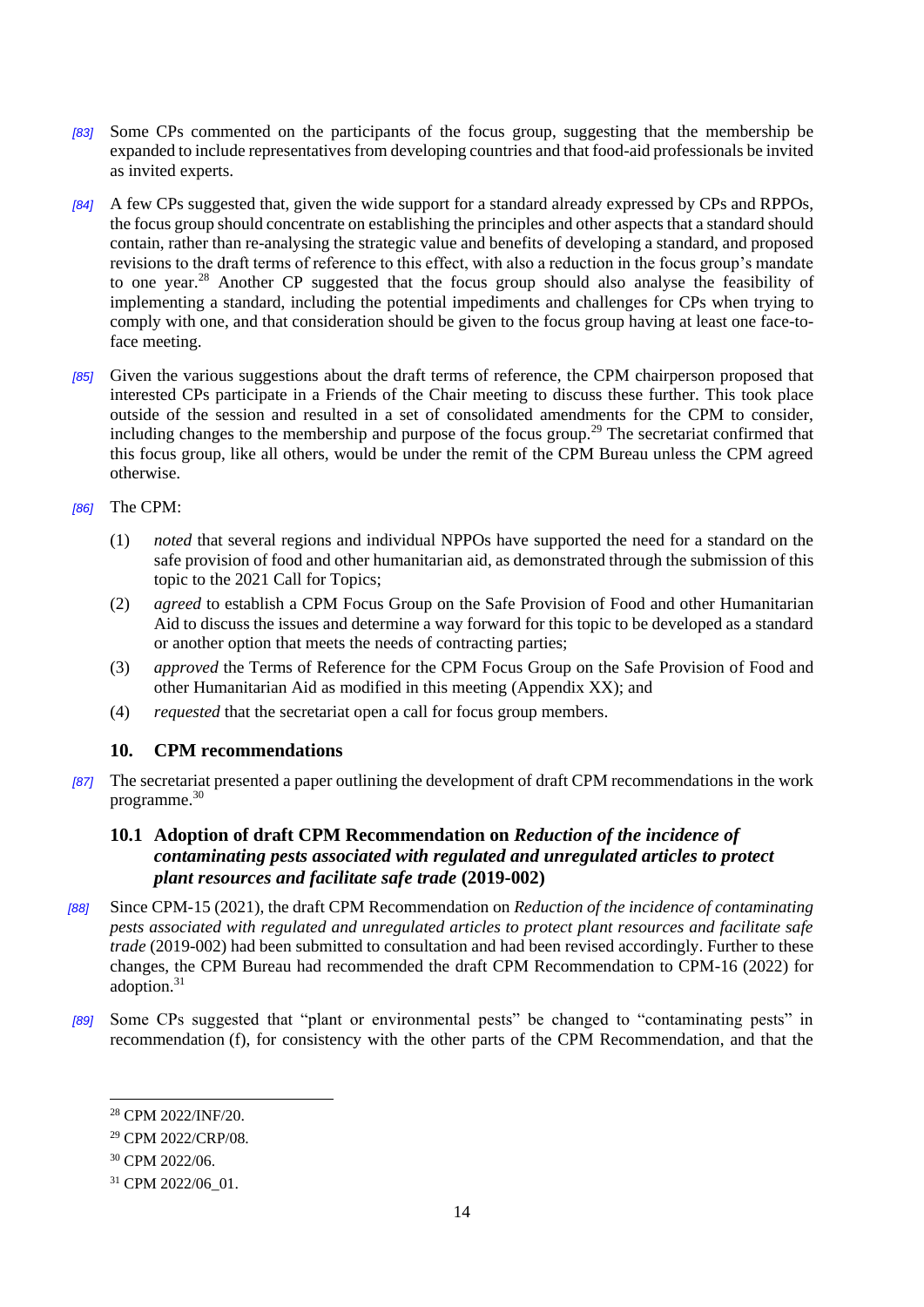introductory stem to the recommendations be amended to refer to RPPOs being encouraged as well as CPs.<sup>32</sup> The CPM agreed.

- *[90]* The CPM:
	- (1) *adopted* CPM Recommendation R-10 (*Reduction of the incidence of contaminating pests associated with regulated and unregulated articles to protect plant resources and facilitate safe trade*) (2019-002) as modified in this meeting (Appendix XX).

## **10.2 Inclusion of any other topics submitted by contracting parties into the CPM work programme**

*[91]* No proposals for new CPM recommendations were made.

#### **11. Implementation and capacity development**

#### **11.1 Report from the Implementation and Capacity Development Committee**

- *[92]* The IC chairperson presented the IC's report for 2021.<sup>33</sup> He explained how the work of the IC had continued despite the continuing challenges of the COVID-19 pandemic and highlighted the work of the three IC subgroups and the eight IC teams. He finished by recognizing the dedication of the secretariat's Implementation and Facilitation Unit (IFU), but also signalled his concern about a continued reliance on project contracts for staffing within the unit, observing that retaining staff for a long period is a vital component of the success of an organization.
- *[93]* The CPM recognized the need to increase the awareness and use of IPPC implementation materials, and noted a call to publish all materials in all FAO languages to avoid discrimination. The secretariat informed the CPM of the efforts already being made to address the latter issue and assured CPs of their intention to continue pursuing this.
- *[94]* Some CPs called upon the secretariat to continue to provide adequate support for the IC's work and to encourage CPs, RPPOs and other institutions to provide resources for implementation and capacity development activities.
- *[95]* The secretariat thanked donors for financial and in-kind support.
- *[96]* The CPM:
	- (1) *thanked* the following experts:
		- for their contributions to the *Pest status guide*:

Guadalupe MONTES (Argentina)

- Wendy ODGERS(Australia)
- Nelson LAVILLE (Dominica)
- Ebenezer ABOAGYE (Ghana)
- Dominic EYRE (United Kingdom of Great Britain and Northern Ireland)
- for their contributions to the *Surveillance guide*:

Chris DALE (Australia) Ruth AREVALO MACIAS (Chile) Pablo CORTESE (Argentina) Hernan ZETINA (Belize) Robert FAVRIN (Canada)

<sup>1</sup> <sup>32</sup> CPM 2022/CRP/04.

<sup>33</sup> CPM 2022/11.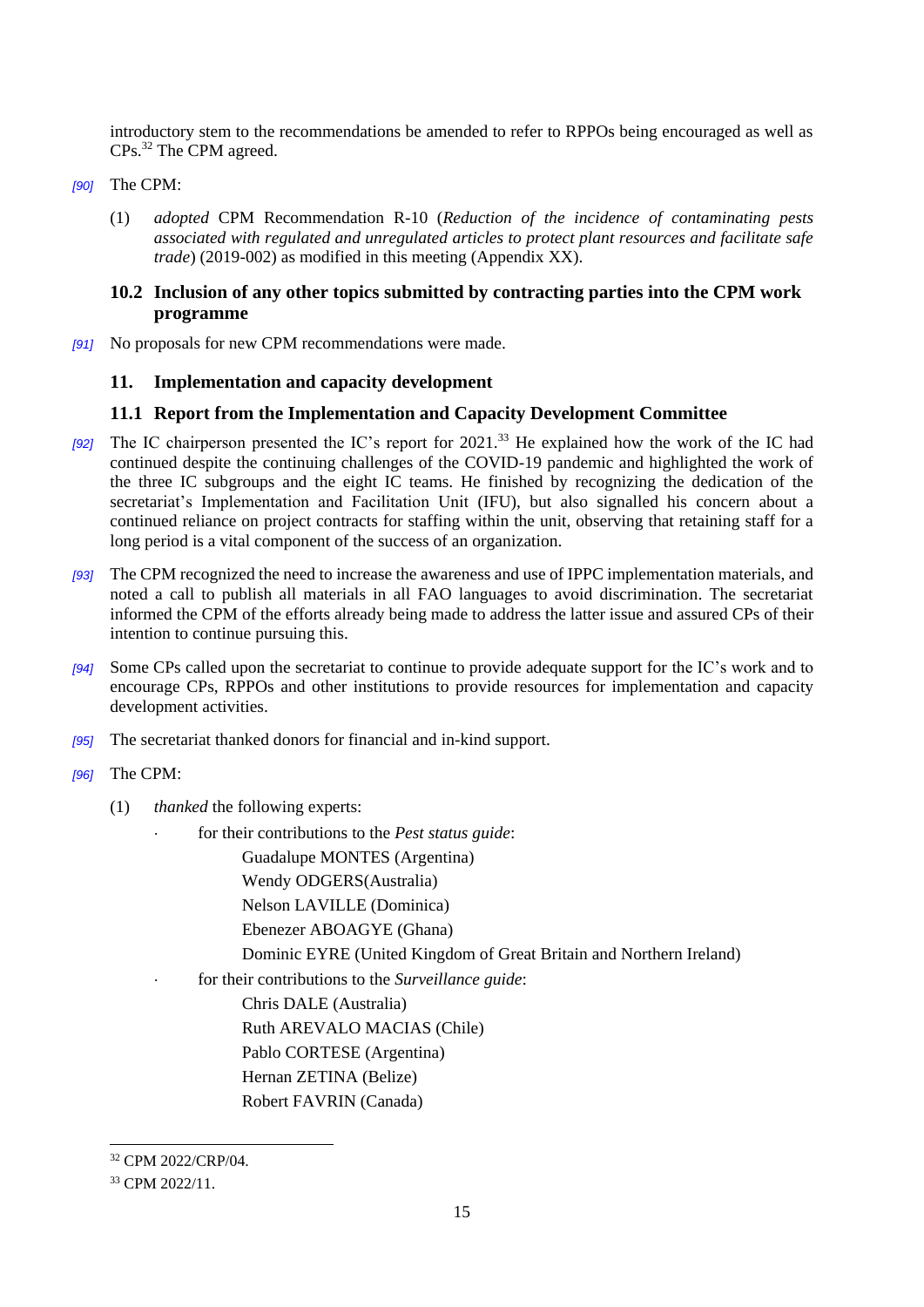Magda GONZÁLEZ ARROYO (Costa Rica) George MOMANYI (Kenya) Ringolds ARNITIS (Latvia) Paul STEVENS (New Zealand) Leroy WHILBY (United States of America)

 for their contributions to the fall armyworm prevention guide (*Prevention, preparedness and response guidelines for* Spodoptera frugiperda):

> Chris DALE (Commonwealth Scientific and Industrial Research Organization) Tek TAY (Australia) Mekki CHOUIBANI (Near East Plant Protection Organization)

Viliami (Pila) KAMI (Pacific Plant Protection Organization)

Mariangela CIAMPITTI (Italy)

Valerio LUCCHESI (European and Mediterranean Plant Protection Organization) Roger DAY (CABI)

Alison WATSON (Grow Asia);

- (2) *noted* the work of the IC and the outcomes of the meetings in 2021;
- (3) *noted* the activities of the IC Subgroup on the IRSS;
- (4) *noted* the current status of the IC Subgroup on Dispute Avoidance and Settlement;
- (5) *noted* the activities of the IC Subgroup Sea Containers Task Force;
- (6) *noted* the activities of the IC Team on National Reporting Obligations;
- (7) *noted* the activities of the IC Team on e-Commerce;
- (8) *noted* the activities of the IC Team on Framework for Standards & Implementation;
- (9) *noted* the activities of the IC Team on Guides and Training Materials;
- (10) *noted* the guides and training materials that were published in 2021;
- (11) *noted* the progress on the development of guides and training materials;
- (12) *agreed* to add the following topics to the *List of implementation and capacity development topics*:
	- the guide to *Performing audits in the phytosanitary context* (2021-009) (agreed under agenda item 8.7),
	- the revision of the guide to *National reporting obligations* (2021-026) (agreed under agenda item 11.2);
- (13) *agreed* to delete the following topics from the *List of implementation and capacity development topics*:
	- *Strengthening pest outbreak alert and response systems*, programme (2017-051) (see agenda item 8.8.1),
	- *Dispute settlement*, revision of procedure (1999-005) (see CPM 2022/05),
	- *Modernization of PCE tool* (2017-052) (see agenda item 11.4),
	- *Sea containers*, programme (2016-016) (see agenda item 11.3),
	- *Plant health surveillance* (2015-015), contributed resource,
	- *Designing plant quarantine laboratories* (2018-013), contributed resource,
	- *Management of plants and plant products carried by entry passengers*, awareness materials (2018-017),
	- *Pest diagnostics* (2016-015),
	- *Pest status*, guide (2017-048),
	- *Surveillance*, revised guide (2017-049),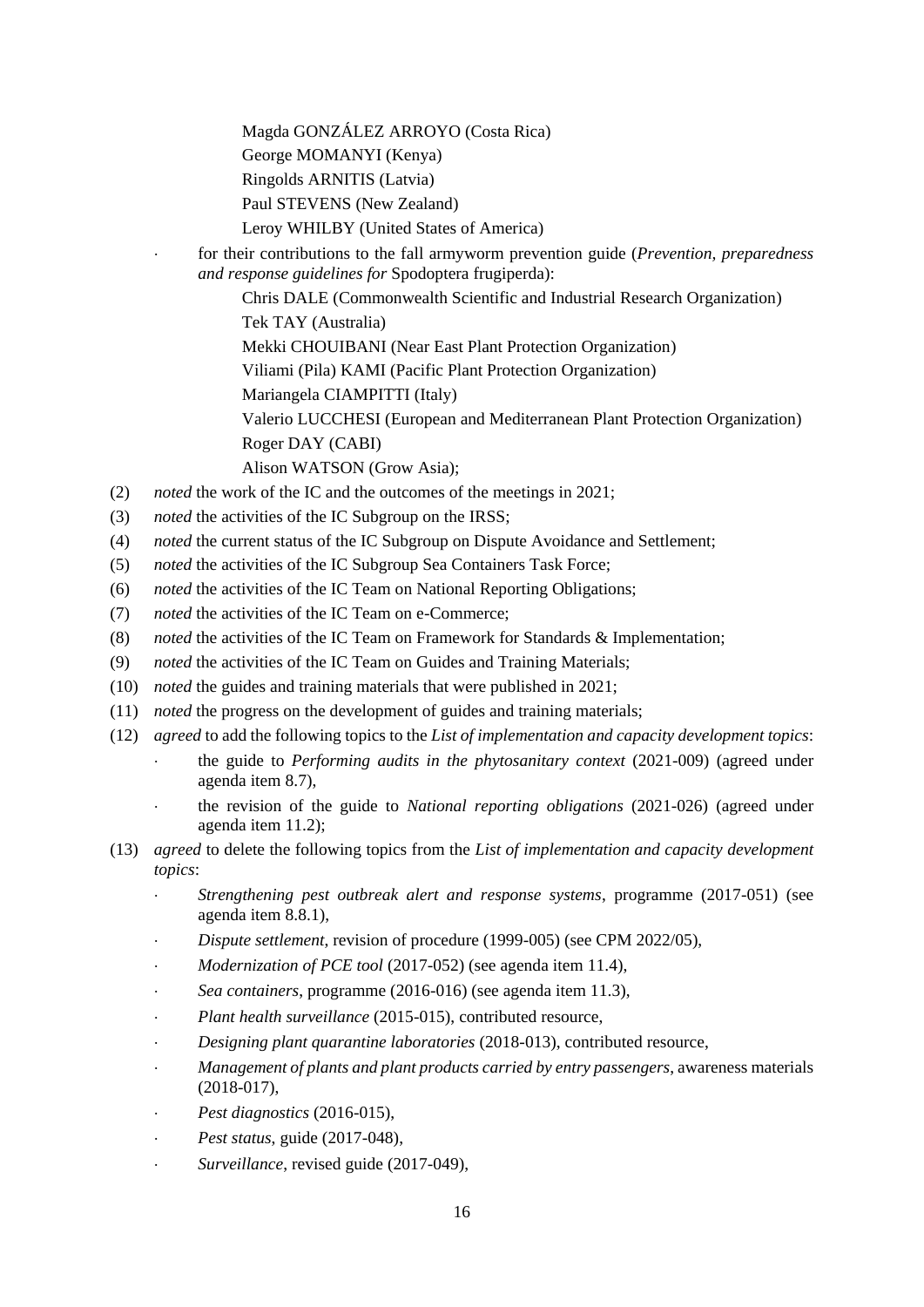*Fall armyworm prevention*, guide (2020-010);

- (14) *noted* the status of the development of the various implementation and capacity development topics;
- (15) *noted* the priority levels assigned to the implementation and capacity development topics;
- (16) *noted* the activities undertaken towards advancing the PCE Strategy 2020–2030;
- (17) *noted* the work of the IC Team on Fusarium TR4;
- (18) *noted* the work of the IC Team on Projects;
- (19) *noted* the work of the IC Team on Web-based resources; and
- (20) *thanked* Olga LAVRENTJEVA (Estonia), the former IC chairperson, for her work and important contributions to the work of the IC.

#### **11.2 National reporting obligations**

- *[97]* The secretariat presented a summary of the 2021 activities on NROs and the workplan for 2022, including work to oversee NROs activities, provide direct assistance to CPs, and develop the NROs capacity of CPs.<sup>34</sup> The secretariat informed the CPM, however, that the extent to which the workplan could be delivered was dependent on funding being available. The secretariat thanked a CP for providing an in-kind staff contribution to work partly on NROs.
- *[98]* Some CPs commented on the success of a recent pre-CPM regional workshop and asked whether such type of initiatives could be repeated. The secretariat clarified that they were open to any suggestions about activities that CPs may suggest.

#### *[99]* The CPM:

- (1) *noted* the summary of the NROs 2021 activities;
- (2) *noted* the summary of the NROs 2022 workplan;
- (3) *added* the revision of the *Guide to national reporting obligations* (2021-026) to the *List of implementation and capacity development topics* and *noted* that the IC would assign a priority level of 1;
- (4) *noted* the IC's decision to allow IPPC contact points to delete any of their NROs documents on their country page on the IPP, and that while the record would no longer be visible on the country page on the IPP, the data would be archived and be made available only to the generator of the record upon request; and
- (5) *noted* that although NROs activities were unfunded, a contracting party had provided an in-kind staff contribution to work partly on advancing the NROs 2022 workplan.

#### **11.3 Sea Containers Task Force**

- *[100]* The CPM also considered agenda item 8.8.6 under this agenda item.
- *[101]* The chairperson of the Sea Containers Task Force (SCTF) presented a paper outlining the work and outcome of the SCTF, which had completed its mandate and produced its final report.<sup>35</sup> He highlighted the complex logistics of sea-container movements; emphasized that, to be effective, phytosanitary measures (such as a standard) must not negatively impact these movements; and explained that although it is possible to reduce pest risk, it would not be possible to eliminate it. He informed the CPM that although the SCTF had not reached clear conclusions, it had drawn up recommendations on how to progress to reach key decisions, including a proposal for a global workshop to be organized in 2022 with representatives of all stakeholders and a proposal for a focus group to be established. The SCTF chairperson explained that it was advisable for the focus group to be established before the workshop,

<sup>34</sup> CPM 2022/12.

<sup>35</sup> CPM 2022/33; SCTF final report: [https://assets.ippc.int/static/media/files/publication/en/2022/02/](https://assets.ippc.int/static/media/files/publication/en/2022/02/Draft_SCTF_final_report_21_Dec_2021_Combined_EDITED_Clean.pdf) [Draft\\_SCTF\\_final\\_report\\_21\\_Dec\\_2021\\_Combined\\_EDITED\\_Clean.pdf](https://assets.ippc.int/static/media/files/publication/en/2022/02/Draft_SCTF_final_report_21_Dec_2021_Combined_EDITED_Clean.pdf)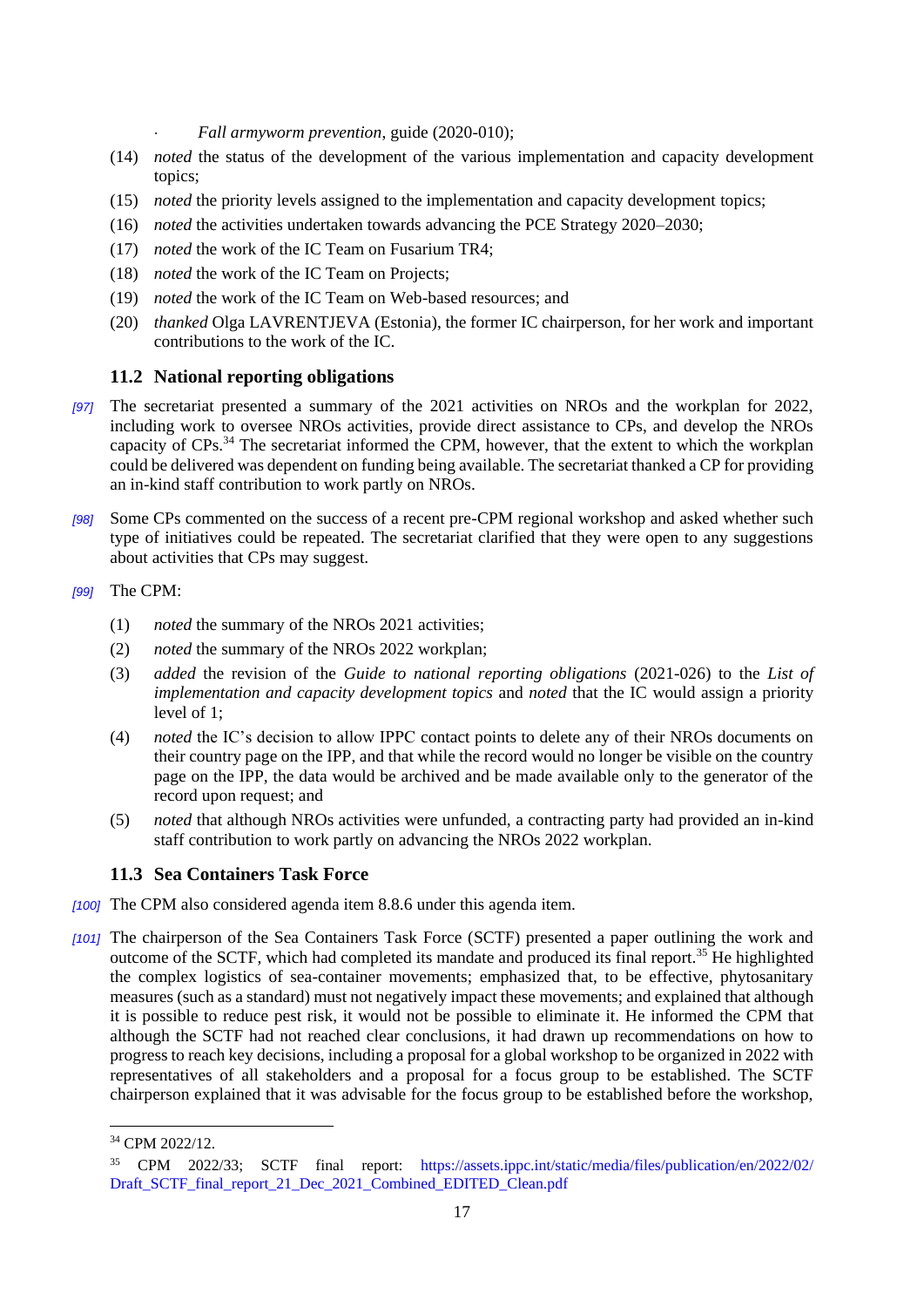to maximize the participation of focus group members in the workshop. The draft terms of reference for the focus group were provided in the paper for agenda item  $8.8.6$ <sup>36</sup>

*[102]* In the interests of time-keeping, the CPM Chairperson suggested that interested CPs participate in a Friends of the Chair meeting to discuss the STCF's recommendations. This took place outside of the session and concluded that the establishment of the focus group should not be delayed and the call for members of the focus group should commence immediately after CPM-16 (2022). The Friends of the Chair also agreed on some amendments to the draft terms of reference for the focus group, based on some amendments proposed by one CP before CPM,<sup>37</sup> but with further revision.<sup>38</sup> The revised terms of reference set the focus group's duration as two years, limited the group's membership to CPs and related officials but with members from all seven FAO regions, and allowed for invited experts to participate as needed. The terms of reference also set the focus group the task of revising the existing CPM Recommendation on *Sea containers* (R-06). Recognizing that industry involvement was essential, the Friends of the Chair also suggested that the CPM consider establishing an industry advisory body through the silent-consent process. The SCTF chairperson also recalled that one point made in the Friends of the Chair meeting was that the CPM needed to be open to industry-led solutions that could be applied in combination with IPPC-specific guidance.

#### *[103]* The CPM:

- (1) *noted* and *approved* the SCTF report;<sup>39</sup>
- (2) *thanked* SCTF members for their work over the five years of the task force's mandate;
- (3) *agreed* with the following SCTF recommendations to CPM-16 (2022):
	- to establish a CPM Sea Container Focus Group (see decision point 7 of this agenda item).
	- to organize a global workshop in 2022 (see Annex 3 of the SCTF final report), provided resources are available, to discuss the outcomes of the SCTF with representatives of all stakeholders involved and to discuss the best way forward. The SCTF further recommended that additional elements be collected for inclusion in the programme of the proposed international workshop.
	- that CPM decisions on guidance and/or other next steps should be deferred until after the 2022 workshop. Such decisions should be based on further analysis of the workshop discussions by the new CPM Sea Container Focus Group, if established. The SCTF expects that this will result in the best-informed decisions being taken.
	- that any guidance on sea containers developed under the auspices of the IPPC Secretariat should include in its scope both empty and packed sea containers, as both types move internationally and both types may be contaminated. When developing guidance, the capacity of NPPOs and all other entities that may be impacted by such guidance should be carefully considered.
	- that the CPM Recommendation on *Sea containers* (R-06), originally adopted in 2017, should be retained and revised, either as an interim approach prior to the development of an ISPM, or as a final approach.
	- to remain alert to advances in modern technology, which may be made rapidly, and to opportunities to apply advanced technological approaches, including new detection methods and artificial intelligence, that may exist in the near or mid-term future.
- (4) *agreed* that the CPM Bureau would have oversight of work of the Focus Group on Sea Containers;

<sup>36</sup> CPM 2022/31.

<sup>37</sup> CPM 2022/INF/21.

<sup>38</sup> CPM/CRP/09.

<sup>&</sup>lt;sup>39</sup> Sea Containers Task Force report (posted on the IPP in English only): [www.ippc.int/en/core-activities/capacity](https://www.ippc.int/en/core-activities/capacity-development/capacity-development-committee/ic-sub-group/ic-sub-group-sea-container-task-force-sctf/sctf-final-report/)[development/capacity-development-committee/ic-sub-group/ic-sub-group-sea-container-task-force-sctf/sctf](https://www.ippc.int/en/core-activities/capacity-development/capacity-development-committee/ic-sub-group/ic-sub-group-sea-container-task-force-sctf/sctf-final-report/)[final-report](https://www.ippc.int/en/core-activities/capacity-development/capacity-development-committee/ic-sub-group/ic-sub-group-sea-container-task-force-sctf/sctf-final-report/)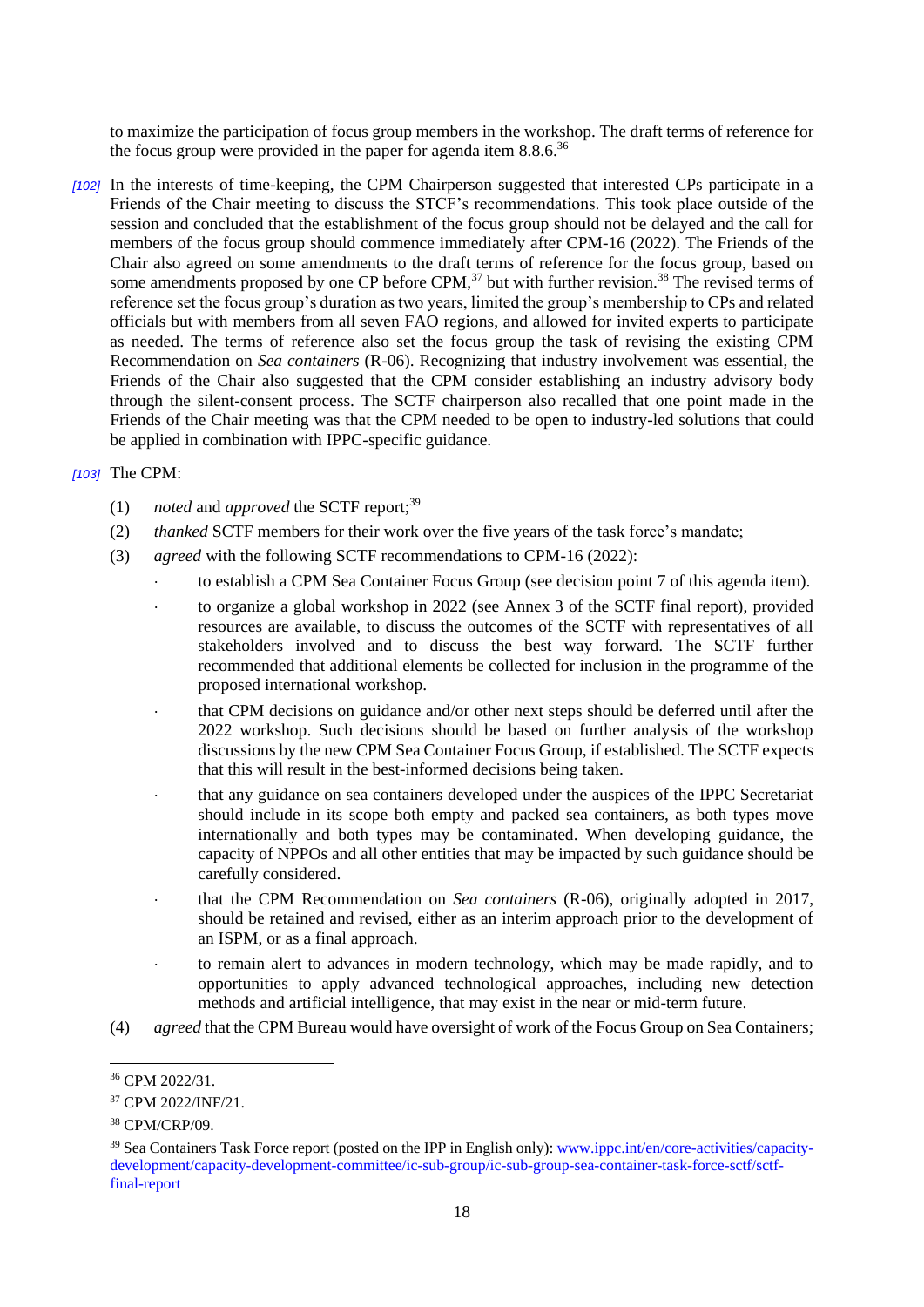- (5) *noted* the following SCTF recommendations to contracting parties and their NPPOs:
	- Contracting parties are encouraged to collect data to better define the pest risk and to help measure the uptake of the Code of Practice for Packing of Cargo Transport Units (CTU) Code. Contracting parties are also encouraged to establish/execute sea container surveys according to the IPPC Guidelines on Sea Container Surveys for NPPOs and to submit the survey results to the IPPC Secretariat.
	- Contracting parties are encouraged to contact their national customs counterparts with the aim to explore what ongoing activities and experience are available at national level so that a consolidated approach could be proposed on the ways for potential collaboration between the World Customs Organization and the IPPC Secretariat on this topic.
	- Contracting parties should engage with their national contact points for the International Maritime Organization to support the inclusion of sea container cleanliness among criteria in the International Maritime Organization inspection programmes for CTU.
	- Collaboration and coordination between all border agencies should be undertaken to avoid duplicative and redundant activities, including inspections, compliance and enforcement systems. Border management activities should be risk-based and driven by data. This is in line with the World Trade Organization Trade Facilitation Agreement.
	- Contracting parties are encouraged to conduct a national feasibility study with their national customs counterparts, in order to identify the way forward on how the World Customs Organization Data Model could be used for exchanging information on the cleanliness status of sea containers.
	- Contracting parties are called on to provide input during the process of revising the CTU Code.
- (6) *noted* the following SCTF recommendations to all stakeholders:
	- Raising awareness should continue and effective communication will be essential. All players within the chain of custody should be engaged so that the reason and the purpose of the approach applied can be easily understood. Large-scale importers should be engaged in discussions. The most significant challenge for future dissemination programmes will be ensuring that the advice and material developed reaches the many small- and medium-sized entities throughout the containerized supply chain, including those that are responsible for the packing and unpacking of sea containers.
	- The entire text of the CTU Code could be reviewed to make responsibilities and relevant actions clearer and better described along the CTU chain of custody. The language of the proposed amendments should take into account the status of the revised CTU Code: mandatory versus voluntary. This should result in a version of the CTU Code that could be used as an independent document for the management of pest risks. The SCTF recommends that the IPPC Secretariat submits comments and recommendations to this revision.
	- Phasing out of containers with wooden floors and replacing them with either composite containers or steel-floor containers is expected to reduce the risk of contamination and facilitate effective cleaning, and should be explored further.
	- Industry organizations represented on the SCTF recognized the role their respective memberships could play in helping reduce the risk of pest contamination of sea containers. As the work of the SCTF drew to a close, a number of ideas and proposals were identified by each of the organizations, and it is understood that joint discussions to assess and develop these are expected to take place after the Final Report of the SCTF is submitted. These various ideas addressed the roles and responsibilities of different parties in the supply chain, the extent to which container cleanliness could be "verified", and methods for raising awareness of the risks of contamination and the means of reducing them. The SCTF encourages the organizations concerned to keep the CPM informed of developments.
- (7) *agreed* to establish a CPM Focus Group on Sea Containers and *approved* the terms of reference for it as modified in this meeting (Appendix XX);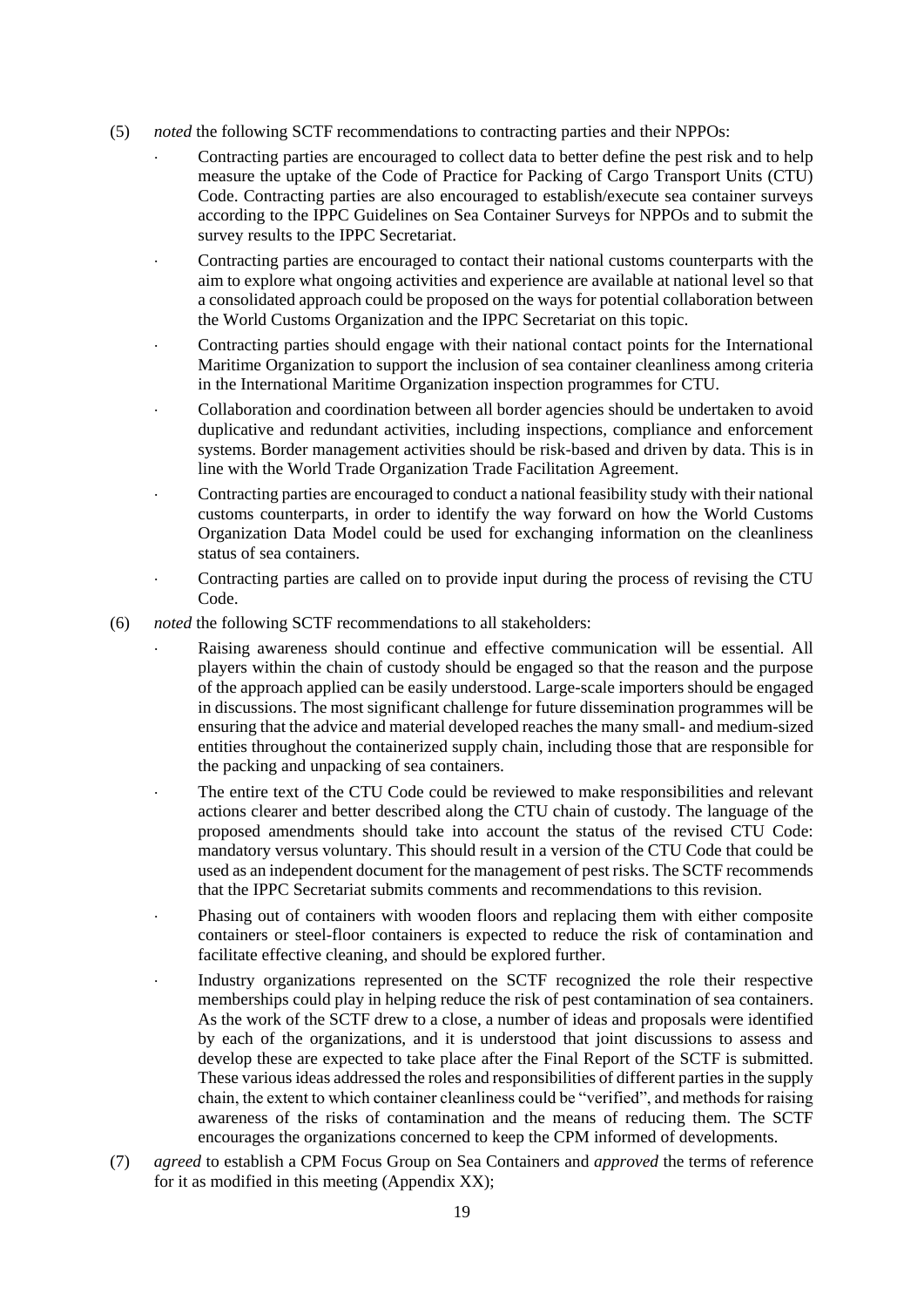- (8) *requested* that the secretariat open a call for focus group members;
- (9) *agreed* to establish an industry advisory body on sea containers and have its chairperson as a member of the focus group; and
- (10) *requested* that the secretariat draft terms of reference for the industry advisory body for consideration by the CPM Bureau and subsequent approval by CPs through the silent-consent process.

#### **11.4 Phytosanitary capacity evaluations**

- *[104]* The secretariat presented a paper on PCE activities in 2021, <sup>40</sup> including the development of a procedure for certifying PCE facilitators, the production of a confidentiality agreement for PCE observers, plans for a desk study, and discussions about the IC Team on PCEs becoming an IC subgroup.
- *[105]* The CPM recognized how PCE can help countries to improve their phytosanitary systems, including their legal frameworks, and suggested that PCE be implemented in additional countries. Some CPs, however, called for changes to be made to the PCE tool to allow flexibility and greater access so that more CPs could benefit from it, and had provided their detailed suggestions in written interventions before the meeting. 41
- *[106]* The CPM recognized the need to ensure that the forthcoming desk study would be independent, impartial and allow all CPs to provide input.
- *[107]* Some CPs suggested that the training course for PCE facilitators should not start until after the desk study has been completed, so that it can accommodate the findings of the study.

#### *[108]* The CPM:

- (1) *noted* the Procedure for a PCE Facilitator Certification agreed upon by the IC;
- (2) *noted* that work will begin to develop a PCE facilitators training course (2017-052);
- (3) *noted* the confidentiality agreement for representatives from international organizations and donors participating in the IPPC PCE process as observers;
- (4) *noted* that a desk study on PCE will be undertaken to help identify ways to improve PCE (modules, platform, process, accessibility, lite version);
- (5) *noted* that some of the activities identified in the PCE Strategy 2020–2030 have been implemented and that this strategy will be updated once the results of the desk study to improve PCE has been completed;
- (6) *noted* that the IC is considering establishing an IC Subgroup on PCE, which would replace the existing IC team; and
- (7) *agreed* that the management of PCE should be more intrinsically embedded in the secretariat's activities and consideration should be given to allocating regular-programme funds to the management and improvement of PCE.

#### **11.5 Implementation Review and Support System**

*[109]* The secretariat presented a paper summarizing the preferred options for transitioning the Implementation Review and Support System (IRSS) from being funded by single donors through several projects into a more sustainable system.<sup>42</sup> The proposed changes included changing the name of the system to "IPPC Observatory", narrowing its scope and allocating baseline funding.

<sup>40</sup> CPM 2022/20.

<sup>41</sup> CPM 2022/CRP/01, CPM 2022/CRP/02.

<sup>42</sup> CPM 2022/26.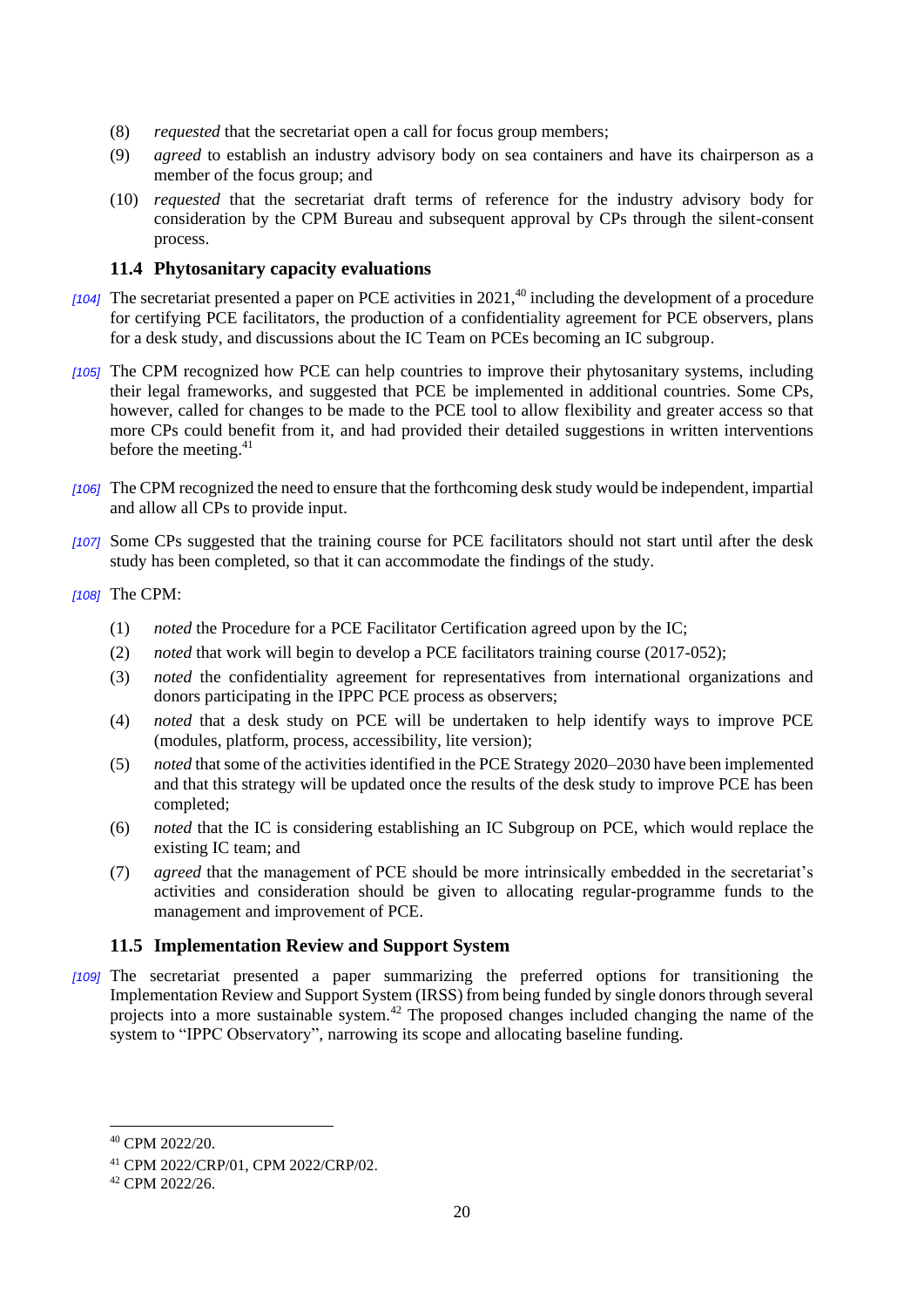- *[110]* Some CPs, while supporting the proposals, suggested that monitoring of the implementation of the CPM, ISPMs and CPM Recommendations be part of every second three-year workplan, rather than every 3– 5 years.
- *[111]* The CPM considered the proposal to allocate annual baseline funding for the observatory (to cover the fixed costs, including costs for a full-time post, consumables and supplies, and amounting to USD 185 000 per year) from regular-programme funds. The CPM acknowledged, however, the current underfunding of some secretariat activities and therefore recognized the need to ensure that the funding for the observatory could be sourced without compromising other secretariat activities.
- *[112]* The CPM recognized that the management structure for the observatory was a matter for decision by the secretariat, rather than the CPM.
- *[113]* The CPM:
	- (1) *approved* the change of the name of the "Implementation Review and Support System" (IRSS) to "IPPC Observatory" and *requested* that the IC rename the IC subgroup accordingly;
	- (2) *agreed* to narrow the scope of the IPPC Observatory by releasing the "support function", which means that this system will be limited to providing recommendations on ways to address implementation issues identified;
	- (3) *requested* that the Finance Committee, with support from the secretariat, consider allocating USD 185 000 per year from the secretariat's regular programme as baseline funding to cover the fixed costs of the IPPC Observatory (with additional funding to cover studies and surveys to be mobilized from other sources such as the Multidonor Trust Fund, projects and in-kind contributions), with the condition that such funding should not compromise other secretariat activities;
	- (4) *requested* that the secretariat consider the management structure of the IPPC Observatory and that the IC and the secretariat, subject to the allocation of baseline funding, take the necessary actions to enable the effective operationalization of the observatory;
	- (5) *agreed* that the IPPC Observatory would contribute to monitoring the achievements of the objectives outlined in the IPPC Strategic Framework 2020–2030;
	- (6) *approved* the following five guiding principles for the IPPC Observatory: 1) transparency, 2) impartiality and independence, 3) usefulness, 4) driven by a workplan and based on set terms of reference and 5) continuous improvement based on feedback;
	- (7) *agreed* that the IPPC Observatory would have a three-year workplan and a three-year communication plan approved by the IC and updated annually as necessary;
	- (8) *agreed* that monitoring, evaluation and learning is a part of the IPPC Observatory;
	- (9) *requested* that the IPPC Observatory improve the design of surveys and set up an efficient periodic mechanism (in every second three-year workplan) to monitor the implementation of the CPM, ISPMs and CPM Recommendations; and
	- (10) *encouraged* contracting parties to contribute to the funding of the IPPC Observatory.

## **11.6 Projects managed by the IPPC Secretariat**

- *[114]* The secretariat presented a paper on the eight projects managed by the IFU in 2021, each being in line with the strategic objectives of the IPPC. $43$
- *[115]* Some CPs expressed their appreciation for the work of the secretariat in developing the table on the IPP listing the implementation and capacity development topics, in response to a suggestion made at CPM-15 (2021).

<sup>43</sup> CPM 2022/07.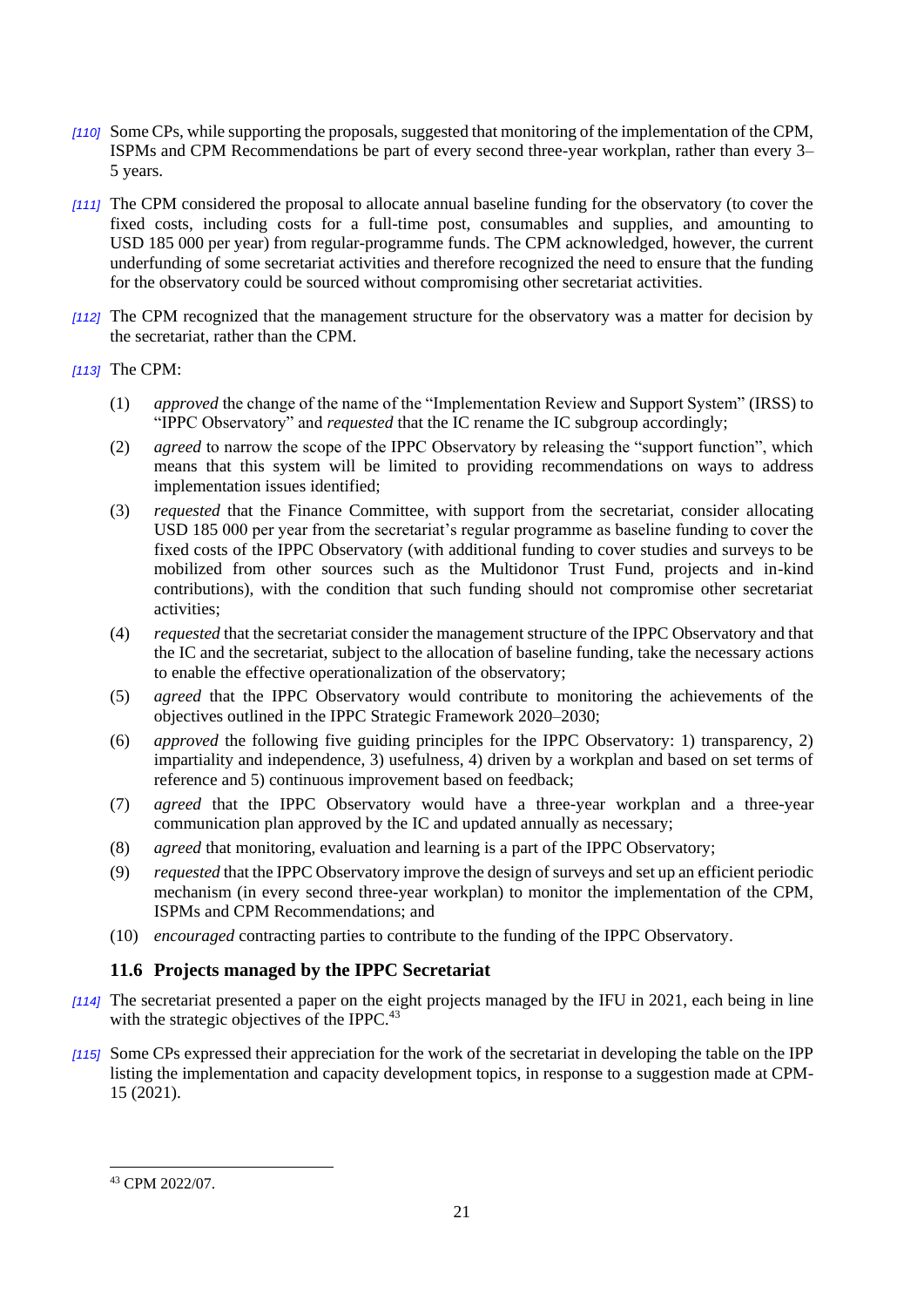*[116]* The CPM:

- (1) *noted* the transparency and compliance with IC procedures for projects managed by the IFU;
- (2) *noted* the synergies with the IC, and the resulting efficiency, when IFU manage implementation and capacity development projects in order to deliver global outputs following IC procedures;
- (3) *noted* the efforts to create synergies between the *List of implementation and capacity development topics*, all under the guidance of the IC, and the outputs of the implementation and capacity development projects with which the IFU is involved;
- (4) *noted* that the deliverables from implementation and capacity development projects are listed in the IFU annual workplan; and
- (5) *noted* that the staff involved in the delivery of projects are presented in the IFU staff list. 44

## **12. Financial report and budget**

## **12.1 IPPC Secretariat financial report 2021**

- *[117]* The secretariat presented its financial report, detailing the resources available in 2021 from FAO's regular-programme budget, extra-budgetary and in-kind (non-financial) sources.<sup>45</sup> The secretariat explained that the contributions to the IPPC Multidonor Trust Fund had been 15 percent lower than in 2020 but the reduction had been offset by lower expenditure on travel (as a result of the pandemic) and the virtual mode of CPM-15 (2021). In December 2019, the FAO Council had decided to increase the regular-programme funding to the secretariat, but the secretariat's programme of work was constantly expanding and so the secretariat encouraged CPs to continue to contribute and thanked those who had contributed in 2021.
- *[118]* The CPM welcomed the confirmation from the Republic of Korea that it would be contributing USD 160 000 to the Multidonor Trust Fund and would specify the use to which this should be put following consultation with the secretariat.
- *[119]* The CPM also welcomed the confirmation from Canada that it would be providing CAD 190 000 to the Multidonor Trust Fund towards three projects: CAD 100 000 to support the sea containers workshop in 2022, CAD 40 000 towards the IRSS studies on risk-based border management and e-commerce, and CAD 50 000 towards the IPCC workshop on sustainable funding for the ePhyto (Electronic Phytosanitary Certificate) Solution.

*[120]* The CPM:

- (1) *noted* the financial report of the IPPC Secretariat for 2021;
- (2) *adopted* the financial report for 2021 of the IPPC Multidonor Trust Fund (Special Trust Fund of the IPPC) as presented in CPM 2022/40;
- (3) *encouraged* contracting parties to contribute to the IPPC Multidonor Trust Fund (Special Trust Fund of the IPPC) and IPPC Projects, preferably on an ongoing basis; and
- (4) *thanked* contracting parties that had contributed to the secretariat's programme of work in 2021.

## **12.2 2021 IPPC Secretariat workplan and budget**

*[121]* The secretariat presented the workplan and budget of the secretariat for 2022.<sup>46</sup> This incorporated the increase in regular-programme funding from FAO, which would remain for the 2022–2023 biennium, and the lower amount of travel because of the pandemic. The secretariat explained that the workplan and budget were linked with the IPPC Strategic Framework 2020–2030 and incorporated all parts of the secretariat and all types of funding.

<sup>44</sup> IFU staff list: [www.ippc.int/en/publications/85686](https://www.ippc.int/en/publications/85686/)

<sup>45</sup> CPM 2022/40.

<sup>46</sup> CPM 2022/28.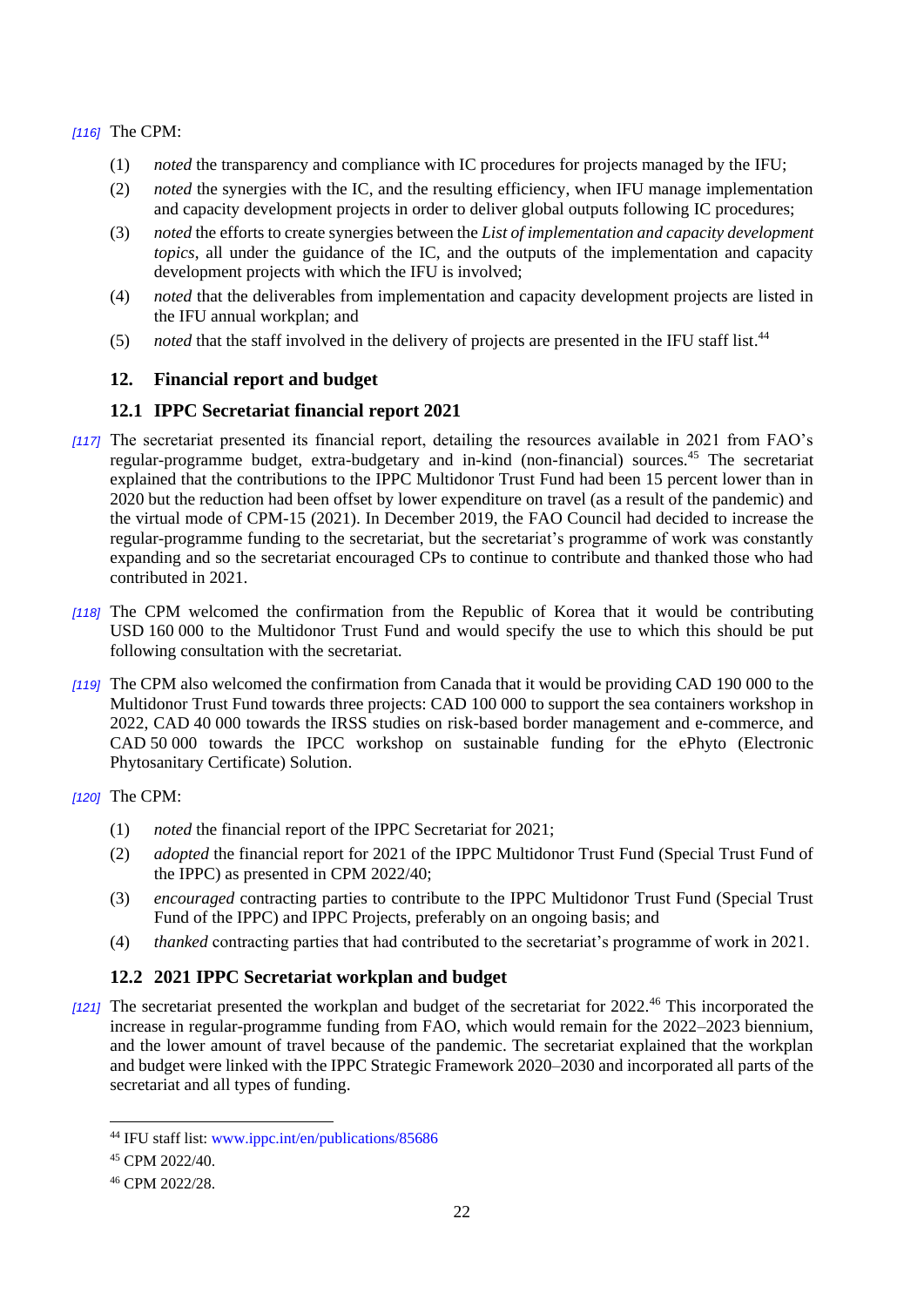- *[122]* Some CPs suggested that the CPM, in its conclusions of this meeting, express its appreciation for the FAO increased contribution in 2021–2022 from the FAO regular programme and call on the FAO to maintain this increased level of contribution on a permanent basis.
- *[123]* The CPM:
	- (1) *approved* the 2022 IPPC Secretariat workplan and budget; and
	- (2) *expressed* its appreciation to FAO for its enhanced contribution to the IPPC secretariat and *called upon* FAO to make this funding level permanent.

#### **13. Update on emerging-pest activities**

- *[124]* The secretariat presented a paper on the IPPC activities carried out in 2021 in relation to emerging pests.<sup>47</sup> These included activities to help address two pests or diseases of primary concern for the IPPC community: fall armyworm and Fusarium banana wilt TR4.
- *[125]* The CPM acknowledged the work on these two emerging pests and commended the secretariat for creating an IC Team on Fusarium banana wilt TR4. Contracting parties noted, however, that other pests may also merit attention as emerging pests. Suggestions made by CPs included '*Candidatus* Liberibacter asiaticus', *Spodoptera exempta*, and the causative agent of potato purple top disease. The secretariat suggested that CPs submit these comments to the new POARS Steering Group, once it has been established, and the CPM Bureau and Finance Committee could then consider the suggestions received when planning the work on specific emerging pests.

#### *[126]* The CPM:

- (1) *noted* the current IPPC Secretariat activities on emerging pests;
- (2) *invited* CPs and RPPOs to submit suggestions to the POARS Steering Group (once established: see agenda item 8.8.1) on other pests to be considered for inclusion in IPPC Secretariat activities on emerging pests;
- (3) *agreed* to promote the use of the global materials for prevention, preparedness and response for fall armyworm and Fusarium banana wilt TR4 developed under the auspices of the IPPC Secretariat; and
- (4) *agreed* to encourage contracting parties, NPPOs, RPPOs and stakeholders to participate actively in webinars, workshops and activities related to emerging pests.

## **14. Update on ePhyto activities**

- *[127]* The CPM also considered agenda item 8.8.5 under this item.
- *[128]* The secretariat presented a paper on ePhyto activities, together with a verbal update.<sup>48</sup> The secretariat showed a map of those countries that were registered with the ePhyto Solution, those that were testing it, and those that were exchanging ePhytos. The secretariat informed the CPM that interest in, and usage of, the ePhyto Solution was increasing, with the number of ePhytos exchanged now being more than two million and close to a thousand people participating in the webinars on ePhyto organized by the secretariat. Progress was being made on translating the ePhyto Solution into FAO languages, and very soon there would be an Arabic version of the Generic ePhyto National System.
- *[129]* With respect to the CPM Focus Group on Sustainable Funding for the IPPC ePhyto Solution, the secretariat explained that, following a call for experts, the CPM Bureau had selected eight members, although no nominations had been received from three of the seven FAO regions: Africa, Near East, and Latin America and the Caribbean. The group's first meeting will be on 27 April 2022.

<sup>47</sup> CPM 2022/10.

<sup>48</sup> CPM 2022/32.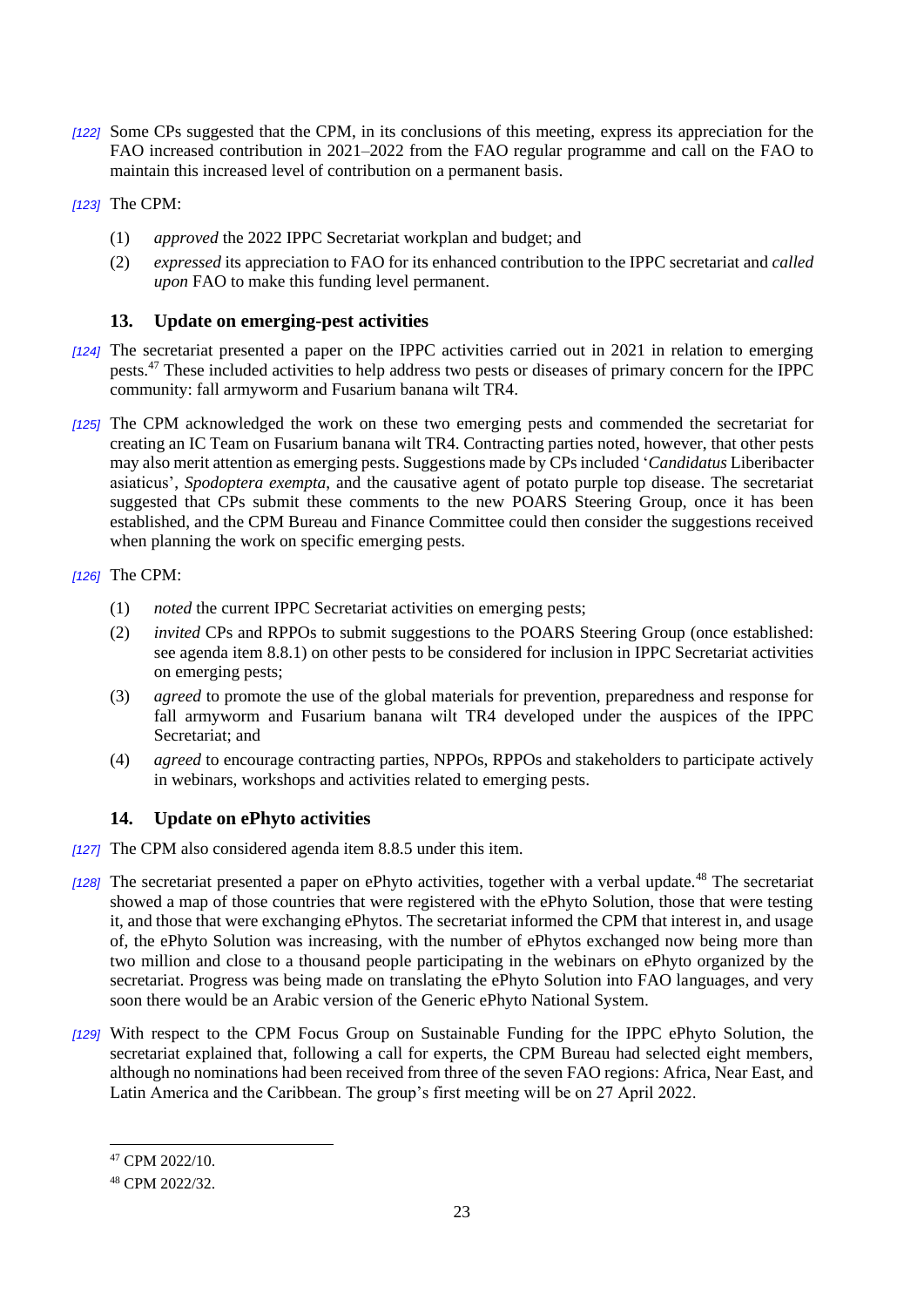*[130]* A few CPs shared their experience of the ePhyto Solution, commenting on how it can reduce the incidence of fraudulent phytosanitary certificates, save time, and facilitate data management and hence decision-making, and how particularly beneficial it has been during the COVID-19 pandemic. The CPM acknowledged, however, that some countries can experience difficulties because of inadequate infrastructure (e.g. poor internet connectivity or lack of computers at border points).

*[131]* The CPM:

- (1) *noted* the results of the 2021 ePhyto Solution work programme;
- (2) *encouraged* all contracting parties intending to do so to register for and on-board the ePhyto Solution;
- (3) *urged* all contracting parties currently doing so to continue to provide support to the IPPC ePhyto Solution through the Multidonor Trust Fund;
- (4) *encouraged* all contracting parties to support the efforts of the Focus Group on Sustainable Funding for ePhyto; and
- (5) *noted* the update about the CPM Focus Group on Sustainable Funding for the IPPC ePhyto Solution.

## **15. International Year of Plant Health legacies**

## **15.1 Update on the first International Plant Health Conference**

- *[132]* The secretariat presented a paper giving an update on the first International Plant Health Conference.<sup>49</sup> This confirmed that, following the postponement of the conference because of the COVID-19 pandemic and the withdrawal of Finland as the host country, the conference had been rescheduled and would now be held in the United Kingdom of Great Britain and Northern Ireland on 21–23 September 2022, with FAO as a co-host. It had not proved possible to implement the decision by CPM-15 (2021) to give oversight of the conference to the Technical Advisory Board (TAB) of the IDPH in 2022, because of the late adoption of the IDPH itself and the consequential postponement of the establishment of the IDPH TAB by one year. This situation had also forced the two events – the conference and the IDPH – to take place at two different times during 2022 (May and September).
- *[133]* The CPM discussed the opportunity to keep the oversight of the International Plant Health Conference with the IDPH TAB, once established in 2023, and agreed to continue holding the two events separately to maximize participation and outreach.
- *[134]* The United Kingdom looked forward to welcoming CPM colleagues to London for the conference in September.

#### *[135]* The CPM:

- (1) *noted* the paper on the first International Plant Health Conference;
- (2) *thanked* the United Kingdom for hosting the first International Plant Health Conference and Finland, Ireland, the Republic of Korea and the European Union for providing financial support for the event;
- (3) *agreed* that the Technical Advisory Board of the IDPH (once established in 2023: see agenda item 15.2) should have oversight of the International Plant Health Conference in future, and that the conference and the IDPH should be kept separate;
- (4) *agreed* that the IPPC Secretariat and the United Kingdom continue planning for the International Plant Health Conference in September 2022 through an *ad hoc* Organising Committee, ensuring broad participation and inclusion for the IPPC community; and
- (5) *encouraged* IPPC contracting parties to support the International Plant Health Conference.

<sup>49</sup> CPM 2022/15.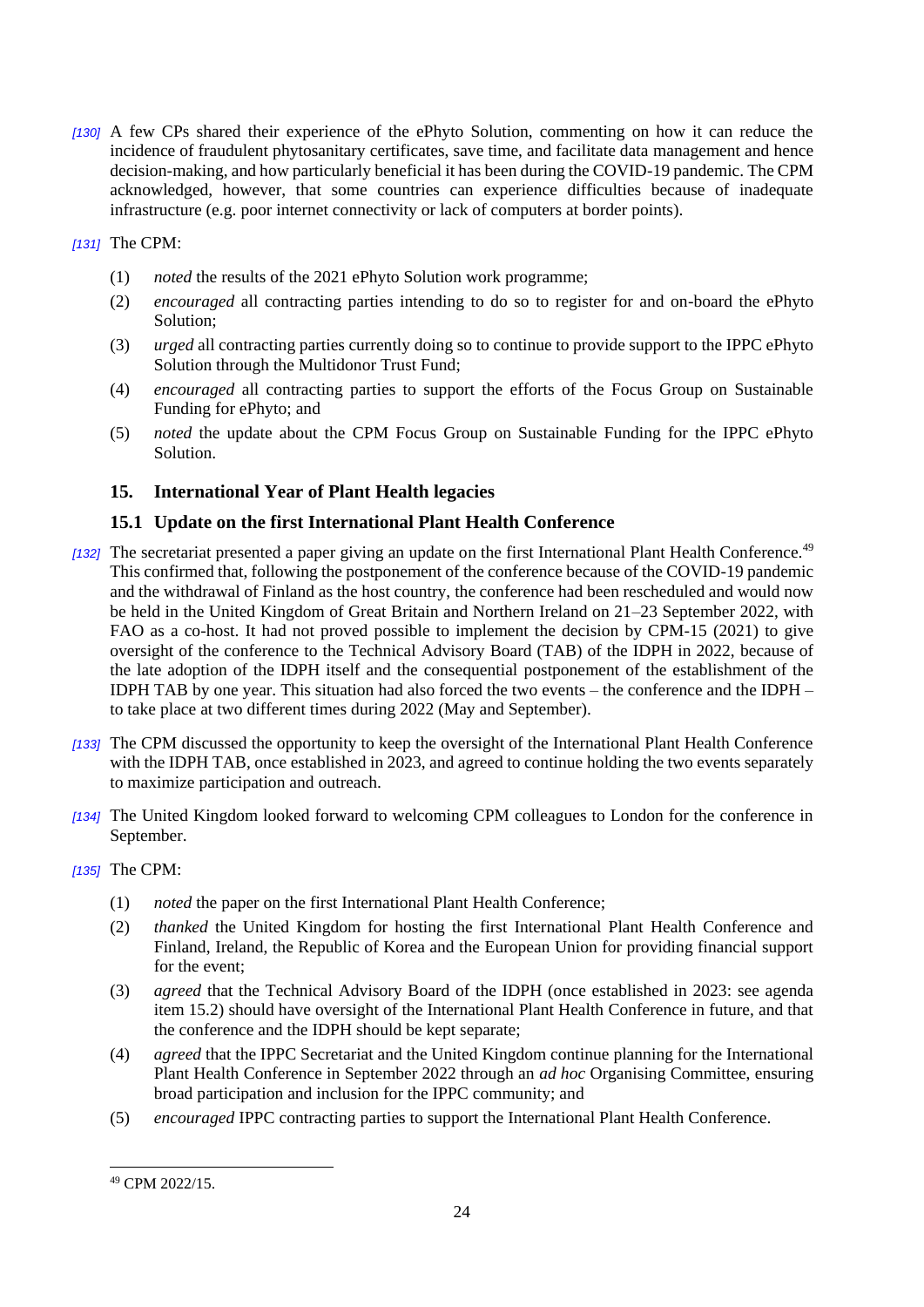## **15.2 Update on the International Day of Plant Health**

- *[136]* The secretariat presented a paper on the IDPH, together with a verbal update.<sup>50</sup> The secretariat informed the CPM that, on 29 March 2022, the United Nations General Assembly had adopted a resolution proclaiming 12 May as the IDPH. The first IDPH would take place in virtual mode and a draft concept note for this event had been annexed to the paper. The paper also referred to the suggestion of the International Steering Committee of the IYPH that the former IYPH Technical Advisory Board be transformed into the IDPH Technical Advisory Board.
- *[137]* The CPM thanked Zambia for tabling the proposal at the United Nations for the establishment of the IDPH and Zambia, in turn, thanked everyone who had supported this initiative.
- *[138]* The CPM recognized the value of there being some degree of harmonization between CPs and regions in how they celebrate the IDPH, for instance by having a common theme, so that they can celebrate it effectively.
- *[139]* The CPM:
	- (1) *noted* the update on the IDPH; and
	- (2) *agreed* to delay the establishment of the Technical Advisory Board of the IDPH by one year (to CPM-17 (2023)).

#### **16. External cooperation**

#### **16.1 Update on international cooperation**

- *[140]* The secretariat presented a report highlighting the main cooperative activities with international organizations, research and academic organizations, and RPPOs in 2021.<sup>51</sup>
- *[141]* The CPM:
	- (1) *noted* the report on the 2021 international cooperation activities.

#### **16.2 Written reports from international organizations**

 $[142]$  The following international organizations provided written reports:<sup>52</sup>

- Biological Weapons Convention;
- CAB International (CABI);
- Europe-Africa-Caribbean-Pacific Liaison Committee (COLEACP);
- European Food Safety Authority:
- International Forestry Quarantine Research Group;
- International Olive Council:
- Joint FAO/International Atomic Energy Agency Centre of Nuclear Techniques in Food and Agriculture;
- Ozone Secretariat for the Montreal Protocol on Substances that Deplete the Ozone Layer;
- Phytosanitary Measures Research Group;
- Standards and Trade Development Facility;
- Postal Security Group of the Universal Postal Union;

<sup>50</sup> CPM 2022/16.

<sup>51</sup> CPM 2022/29.

<sup>52</sup> CPM 2022/INF/03, CPM 2022/INF/04, CPM 2022/INF/05, CPM 2022/INF/06, CPM 2022/INF/07, CPM 2022/INF/08, CPM 2022/INF/09, CPM 2022/INF/10, CPM 2022/INF/11, CPM 2022/INF/13, CPM 2022/INF/14, CPM 2022/INF/18.